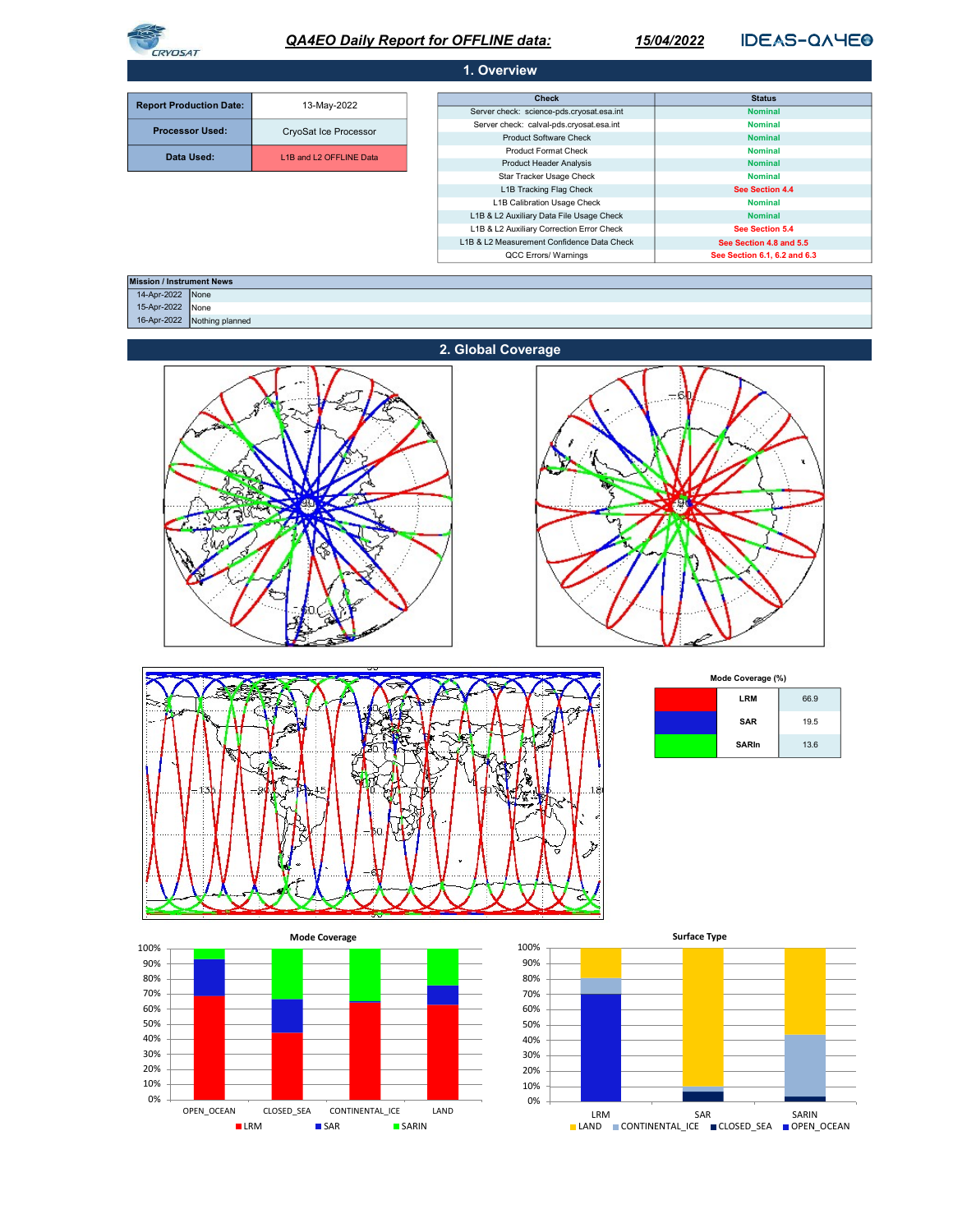## 3. Instrument Configuration

The SIRAL instrument configuration for the day of acquisition is provided below.

SIRAL instrument(s) in use: SIRAL - A

4. Level 1B Data Quality Check

### 4.1 L1B Product Format Check

Each product, retrieved and unpacked from the science server, is checked to ensure it consists of both an XML header file (.HDR) and a product file (.DBL).

Number of products with errors: 0

#### 4.2 L1B Product Header Analysis

For all products, a series of pre-defined checks are carried out on the MPH and SPH in order to identify any inconsistencies and/or errors raised by the ground-segment processing chain.

Number of products with errors: 0

### 4.3 Star Tracker Usage Check

Each product is checked in order to ensure a valid star tracker file has been used in processing.

Number of products with errors: 0

## 4.4 L1B Tracking Flags Check

CryoSat L1B data includes a tracking flag for each measurement record. The bit value of this flag indicates any problems when set.

Loss of Echo Flag: This flag is currently set for some products over land, but this is to be expected.

Number of products with errors: 118

| <b>Product</b>                                          | <b>Test Failed</b> | <b>Description</b>                                   |
|---------------------------------------------------------|--------------------|------------------------------------------------------|
| CS OFFL SIR LRM 1B 20220415T001902 20220415T001903 E001 | Loss of echo       | The tracking echo is missing for one or more records |
| CS OFFL SIR LRM 1B 20220415T001906 20220415T004703 E001 | Loss of echo       | The tracking echo is missing for one or more records |
| CS_OFFL_SIR_LRM_1B_20220415T010044_20220415T012939_E001 | Loss of echo       | The tracking echo is missing for one or more records |
| CS OFFL SIR LRM 1B 20220415T013030 20220415T013038 E001 | Loss of echo       | The tracking echo is missing for one or more records |
| CS_OFFL_SIR_LRM_1B_20220415T013041_20220415T013253_E001 | Loss of echo       | The tracking echo is missing for one or more records |
| CS_OFFL_SIR_LRM_1B_20220415T013253_20220415T013255_E001 | Loss of echo       | The tracking echo is missing for one or more records |
| CS OFFL SIR LRM 1B 20220415T013328 20220415T013533 E001 | Loss of echo       | The tracking echo is missing for one or more records |
| CS_OFFL_SIR_LRM_1B_20220415T024829_20220415T025159_E001 | Loss of echo       | The tracking echo is missing for one or more records |
| CS OFFL SIR LRM 1B 20220415T025321 20220415T025809 E001 | Loss of echo       | The tracking echo is missing for one or more records |
| CS OFFL SIR LRM 1B 20220415T025826 20220415T030327 E001 | Loss of echo       | The tracking echo is missing for one or more records |
| CS OFFL SIR LRM 1B 20220415T030510 20220415T030606 E001 | Loss of echo       | The tracking echo is missing for one or more records |
| CS OFFL SIR LRM 1B 20220415T030946 20220415T031006 E001 | Loss of echo       | The tracking echo is missing for one or more records |
| CS_OFFL_SIR_LRM_1B_20220415T031009_20220415T031046_E001 | Loss of echo       | The tracking echo is missing for one or more records |
| CS_OFFL_SIR_LRM_1B_20220415T031107_20220415T031133_E001 | Loss of echo       | The tracking echo is missing for one or more records |
| CS OFFL SIR LRM 1B 20220415T031133 20220415T031221 E001 | Loss of echo       | The tracking echo is missing for one or more records |
| CS_OFFL_SIR_LRM_1B_20220415T044140_20220415T044609_E001 | Loss of echo       | The tracking echo is missing for one or more records |
| CS OFFL SIR LRM 1B 20220415T044717 20220415T044806 E001 | Loss of echo       | The tracking echo is missing for one or more records |
| CS OFFL SIR LRM 1B 20220415T050800 20220415T050917 E001 | Loss of echo       | The tracking echo is missing for one or more records |
| CS OFFL SIR LRM 1B 20220415T064635 20220415T064729 E001 | Loss of echo       | The tracking echo is missing for one or more records |
| CS OFFL SIR LRM 1B 20220415T064733 20220415T064751 E001 | Loss of echo       | The tracking echo is missing for one or more records |
| CS OFFL SIR LRM 1B 20220415T064753 20220415T064841 E001 | Loss of echo       | The tracking echo is missing for one or more records |
| CS_OFFL_SIR_LRM_1B_20220415T064845_20220415T064848_E001 | Loss of echo       | The tracking echo is missing for one or more records |
| CS OFFL SIR LRM 1B 20220415T064851 20220415T064857 E001 | Loss of echo       | The tracking echo is missing for one or more records |
| CS OFFL SIR LRM 1B 20220415T065349 20220415T070104 E001 | Loss of echo       | The tracking echo is missing for one or more records |
| CS OFFL SIR LRM 1B 20220415T070545 20220415T070656 E001 | Loss of echo       | The tracking echo is missing for one or more records |
| CS OFFL SIR LRM 1B 20220415T070658 20220415T072320 E001 | Loss of echo       | The tracking echo is missing for one or more records |
| CS_OFFL_SIR_LRM_1B_20220415T074028_20220415T075405_E001 | Loss of echo       | The tracking echo is missing for one or more records |
| CS OFFL SIR LRM 1B 20220415T082515 20220415T082845 E001 | Loss of echo       | The tracking echo is missing for one or more records |
| CS OFFL SIR LRM 1B 20220415T082847 20220415T082857 E001 | Loss of echo       | The tracking echo is missing for one or more records |
| CS OFFL SIR LRM 1B 20220415T082900 20220415T082904 E001 | Loss of echo       | The tracking echo is missing for one or more records |
| CS OFFL SIR LRM 1B 20220415T082906 20220415T082949 E001 | Loss of echo       | The tracking echo is missing for one or more records |
| CS OFFL SIR LRM 1B 20220415T082952 20220415T082955 E001 | Loss of echo       | The tracking echo is missing for one or more records |
| CS_OFFL_SIR_LRM_1B_20220415T082957_20220415T083307_E001 | Loss of echo       | The tracking echo is missing for one or more records |
| CS OFFL SIR LRM 1B 20220415T083546 20220415T084606 E001 | Loss of echo       | The tracking echo is missing for one or more records |
| CS OFFL SIR LRM 1B 20220415T092251 20220415T093118 E001 | Loss of echo       | The tracking echo is missing for one or more records |
| CS OFFL SIR LRM 1B 20220415T093510 20220415T093958 E001 | Loss of echo       | The tracking echo is missing for one or more records |
| CS OFFL SIR LRM 1B 20220415T094242 20220415T094828 E001 | Loss of echo       | The tracking echo is missing for one or more records |
| CS_OFFL_SIR_LRM_1B_20220415T100335_20220415T100926_E001 | Loss of echo       | The tracking echo is missing for one or more records |
| CS OFFL SIR LRM 1B 20220415T100928 20220415T100928 E001 | Loss of echo       | The tracking echo is missing for one or more records |
| CS OFFL SIR LRM 1B 20220415T100931 20220415T101011 E001 | Loss of echo       | The tracking echo is missing for one or more records |
| CS OFFL SIR LRM 1B 20220415T101013 20220415T101025 E001 | Loss of echo       | The tracking echo is missing for one or more records |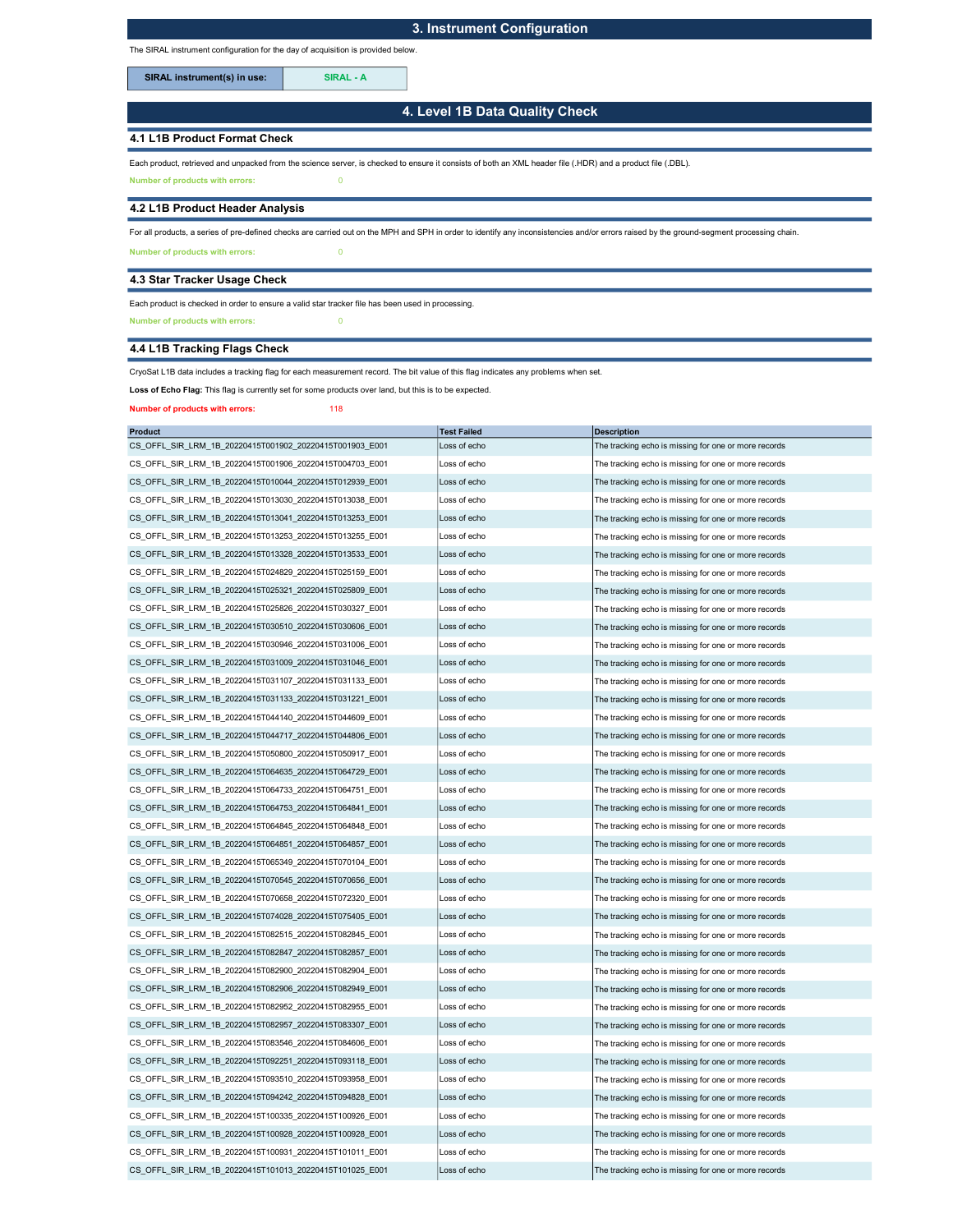CS\_OFFL\_SIR\_LRM\_1B\_20220415T211708\_20220415T211829\_E001 Loss of echo  $\vert$  Loss of echo  $\vert$  The tracking echo is missing for one or more records CS\_OFFL\_SIR\_LRM\_1B\_20220415T211831\_20220415T211834\_E001 Loss of echo The tracking echo is missing for one or more records CS\_OFFL\_SIR\_LRM\_1B\_20220415T211836\_20220415T211841\_E001 Loss of echo The tracking echo is missing for one or more records CS\_OFFL\_SIR\_LRM\_1B\_20220415T211843\_20220415T211849\_E001 Loss of echo The tracking echo is missing for one or more records CS\_OFFL\_SIR\_LRM\_1B\_20220415T211852\_20220415T211902\_E001 Loss of echo The tracking echo is missing for one or more records CS\_OFFL\_SIR\_LRM\_1B\_20220415T211905\_20220415T212141\_E001 Loss of echo CS\_OFFL\_SIR\_LRM\_1B\_20220415T193017\_20220415T194027\_E001 Loss of echo The tracking echo is missing for one or more records CS\_OFFL\_SIR\_LRM\_1B\_20220415T194328\_20220415T194522\_E001 Loss of echo The tracking echo is missing for one or more records CS\_OFFL\_SIR\_LRM\_1B\_20220415T194525\_20220415T194631\_E001 Loss of echo The tracking echo is missing for one or more records CS\_OFFL\_SIR\_LRM\_1B\_20220415T194635\_20220415T194958\_E001 Loss of echo CS\_OFFL\_SIR\_LRM\_1B\_20220415T200641\_20220415T201853\_E001 Loss of echo The tracking echo is missing for one or more records CS\_OFFL\_SIR\_LRM\_1B\_20220415T202158\_20220415T202314\_E001 Loss of echo The tracking echo is missing for one or more records CS\_OFFL\_SIR\_LRM\_1B\_20220415T202333\_20220415T203036\_E001 Loss of echo The tracking echo is missing for one or more records CS\_OFFL\_SIR\_LRM\_1B\_20220415T204222\_20220415T204508\_E001 Loss of echo The tracking echo is missing for one or more records CS\_OFFL\_SIR\_LRM\_1B\_20220415T211531\_20220415T211653\_E001 Loss of echo The tracking echo is missing for one or more records CS\_OFFL\_SIR\_LRM\_1B\_20220415T165832\_20220415T170442\_E001 Loss of echo The tracking echo is missing for one or more records CS\_OFFL\_SIR\_LRM\_1B\_20220415T180752\_20220415T180801\_E001 Loss of echo The tracking echo is missing for one or more records CS\_OFFL\_SIR\_LRM\_1B\_20220415T180803\_20220415T180856\_E001 Loss of echo The tracking echo is missing for one or more records CS\_OFFL\_SIR\_LRM\_1B\_20220415T180858\_20220415T180915\_E001 Loss of echo The tracking echo is missing for one or more records CS\_OFFL\_SIR\_LRM\_1B\_20220415T180918\_20220415T180940\_E001 Loss of echo  $\vert$  Loss of echo  $\vert$  The tracking echo is missing for one or more records CS\_OFFL\_SIR\_LRM\_1B\_20220415T180942\_20220415T180942\_E001 Loss of echo The tracking echo is missing for one or more records CS\_OFFL\_SIR\_LRM\_1B\_20220415T180949\_20220415T180950\_E001 Loss of echo The tracking echo is missing for one or more records CS\_OFFL\_SIR\_LRM\_1B\_20220415T180952\_20220415T181008\_E001 Loss of echo The tracking echo is missing for one or more records CS\_OFFL\_SIR\_LRM\_1B\_20220415T184150\_20220415T185428\_E001 Loss of echo The tracking echo is missing for one or more records CS\_OFFL\_SIR\_LRM\_1B\_20220415T190350\_20220415T190546\_E001 Loss of echo The tracking echo is missing for one or more records CS\_OFFL\_SIR\_LRM\_1B\_20220415T191235\_20220415T192813\_E001 CS\_OFFL\_SIR\_LRM\_1B\_20220415T151947\_20220415T152302\_E001 Loss of echo  $\vert$  The tracking echo is missing for one or more records CS\_OFFL\_SIR\_LRM\_1B\_20220415T152332\_20220415T152526\_E001 Loss of echo The tracking echo is missing for one or more records CS\_OFFL\_SIR\_LRM\_1B\_20220415T162910\_20220415T163014\_E001 Loss of echo  $\vert$ The tracking echo is missing for one or more records CS\_OFFL\_SIR\_LRM\_1B\_20220415T164923\_20220415T165102\_E001 Loss of echo The tracking echo is missing for one or more records CS\_OFFL\_SIR\_LRM\_1B\_20220415T165153\_20220415T165250\_E001 Loss of echo The tracking echo is missing for one or more records CS\_OFFL\_SIR\_LRM\_1B\_20220415T165253\_20220415T165657\_E001 Loss of echo The tracking echo is missing for one or more records CS\_OFFL\_SIR\_LRM\_1B\_20220415T141402\_20220415T144759\_E001 Loss of echo  $\vert$  Loss of echo  $\vert$  The tracking echo is missing for one or more records CS\_OFFL\_SIR\_LRM\_1B\_20220415T150303\_20220415T150333\_E001 Loss of echo The tracking echo is missing for one or more records CS\_OFFL\_SIR\_LRM\_1B\_20220415T150716\_20220415T150928\_E001 Loss of echo The tracking echo is missing for one or more records CS\_OFFL\_SIR\_LRM\_1B\_20220415T150939\_20220415T151023\_E001 Loss of echo The tracking echo is missing for one or more records CS\_OFFL\_SIR\_LRM\_1B\_20220415T151339\_20220415T151438\_E001 Loss of echo The tracking echo is missing for one or more records CS\_OFFL\_SIR\_LRM\_1B\_20220415T151621\_20220415T151802\_E001 Loss of echo The tracking echo is missing for one or more records CS\_OFFL\_SIR\_LRM\_1B\_20220415T133121\_20220415T133140\_E001 Loss of echo The tracking echo is missing for one or more records CS\_OFFL\_SIR\_LRM\_1B\_20220415T133142\_20220415T133229\_E001 Loss of echo The tracking echo is missing for one or more records CS\_OFFL\_SIR\_LRM\_1B\_20220415T133232\_20220415T133902\_E001 Loss of echo The tracking echo is missing for one or more records CS\_OFFL\_SIR\_LRM\_1B\_20220415T133904\_20220415T135023\_E001 Loss of echo The tracking echo is missing for one or more records CS\_OFFL\_SIR\_LRM\_1B\_20220415T140251\_20220415T140843\_E001 Loss of echo The tracking echo is missing for one or more records CS\_OFFL\_SIR\_LRM\_1B\_20220415T140846\_20220415T141044\_E001 Loss of echo The tracking echo is missing for one or more records CS\_OFFL\_SIR\_LRM\_1B\_20220415T115308\_20220415T115318\_E001 Loss of echo The tracking echo is missing for one or more records CS\_OFFL\_SIR\_LRM\_1B\_20220415T115535\_20220415T122117\_E001 Loss of echo The tracking echo is missing for one or more records CS\_OFFL\_SIR\_LRM\_1B\_20220415T122814\_20220415T123140\_E001 Loss of echo The tracking echo is missing for one or more records CS\_OFFL\_SIR\_LRM\_1B\_20220415T132506\_20220415T132823\_E001 Loss of echo The tracking echo is missing for one or more records CS\_OFFL\_SIR\_LRM\_1B\_20220415T132856\_20220415T133112\_E001 Loss of echo The tracking echo is missing for one or more records CS\_OFFL\_SIR\_LRM\_1B\_20220415T133115\_20220415T133118\_E001 Loss of echo The tracking echo is missing for one or more records CS\_OFFL\_SIR\_LRM\_1B\_20220415T104507\_20220415T104852\_E001 Loss of echo The tracking echo is missing for one or more records CS\_OFFL\_SIR\_LRM\_1B\_20220415T105509\_20220415T112212\_E001 Loss of echo The tracking echo is missing for one or more records CS\_OFFL\_SIR\_LRM\_1B\_20220415T112215\_20220415T112354\_E001 Loss of echo The tracking echo is missing for one or more records CS\_OFFL\_SIR\_LRM\_1B\_20220415T112609\_20220415T112634\_E001 Loss of echo The tracking echo is missing for one or more records CS\_OFFL\_SIR\_LRM\_1B\_20220415T112637\_20220415T112932\_E001 Loss of echo The tracking echo is missing for one or more records CS\_OFFL\_SIR\_LRM\_1B\_20220415T114659\_20220415T115152\_E001 Loss of echo The tracking echo is missing for one or more records CS\_OFFL\_SIR\_LRM\_1B\_20220415T101144\_20220415T101151\_E001 Loss of echo The tracking echo is missing for one or more records CS\_OFFL\_SIR\_LRM\_1B\_20220415T101155\_20220415T101159\_E001 Loss of echo The tracking echo is missing for one or more records CS\_OFFL\_SIR\_LRM\_1B\_20220415T101218\_20220415T101227\_E001 Loss of echo The tracking echo is missing for one or more records CS\_OFFL\_SIR\_LRM\_1B\_20220415T101231\_20220415T101239\_E001 Loss of echo The tracking echo is missing for one or more records CS\_OFFL\_SIR\_LRM\_1B\_20220415T101241\_20220415T101308\_E001 Loss of echo The tracking echo is missing for one or more records CS\_OFFL\_SIR\_LRM\_1B\_20220415T101708\_20220415T101740\_E001 Loss of echo The tracking echo is missing for one or more records CS\_OFFL\_SIR\_LRM\_1B\_20220415T101027\_20220415T101031\_E001 Loss of echo The tracking echo is missing for one or more records CS\_OFFL\_SIR\_LRM\_1B\_20220415T101033\_20220415T101140\_E001 Loss of echo The tracking echo is missing for one or more records

oss of echo **The tracking echo is missing for one or more records** The tracking echo is missing for one or more records The tracking echo is missing for one or more records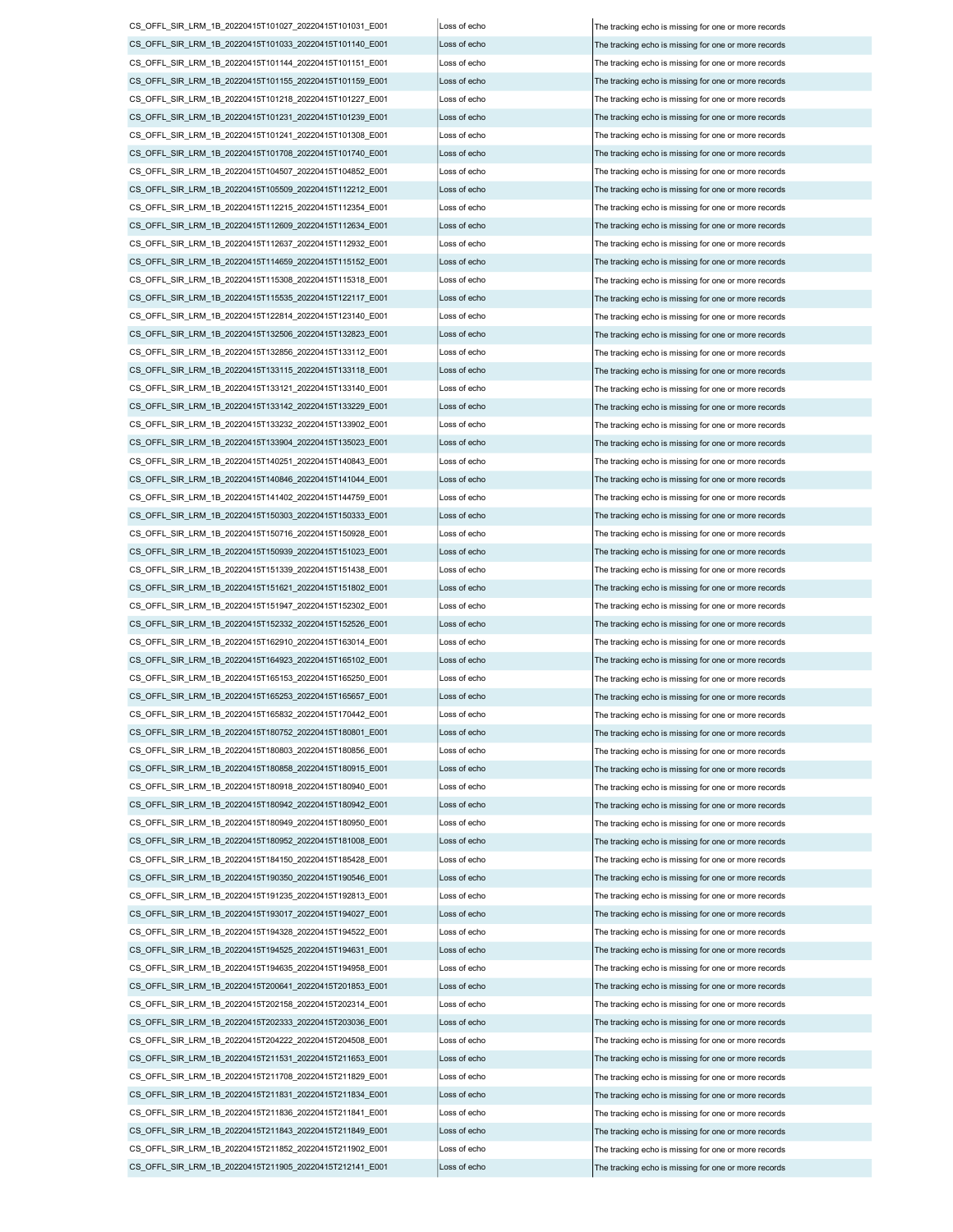| CS OFFL SIR LRM 1B 20220415T212143 20220415T212228 E001 | Loss of echo | The tracking echo is missing for one or more records |
|---------------------------------------------------------|--------------|------------------------------------------------------|
| CS OFFL SIR LRM 1B 20220415T212231 20220415T212949 E001 | Loss of echo | The tracking echo is missing for one or more records |
| CS OFFL SIR LRM 1B 20220415T214523 20220415T215100 E001 | Loss of echo | The tracking echo is missing for one or more records |
| CS OFFL SIR LRM 1B 20220415T215343 20220415T221747 E001 | Loss of echo | The tracking echo is missing for one or more records |
| CS OFFL SIR LRM 1B 20220415T222020 20220415T222858 E001 | Loss of echo | The tracking echo is missing for one or more records |
| CS OFFL SIR LRM 1B 20220415T223128 20220415T225635 E001 | Loss of echo | The tracking echo is missing for one or more records |
| CS OFFL SIR LRM 1B 20220415T225905 20220415T225935 E001 | Loss of echo | The tracking echo is missing for one or more records |
| CS OFFL SIR LRM 1B 20220415T230146 20220415T230512 E001 | Loss of echo | The tracking echo is missing for one or more records |
| CS OFFL SIR LRM 1B 20220415T230635 20220415T230713 E001 | Loss of echo | The tracking echo is missing for one or more records |
| CS OFFL SIR LRM 1B 20220415T232218 20220415T232649 E001 | Loss of echo | The tracking echo is missing for one or more records |
| CS OFFL SIR LRM 1B 20220415T232819 20220415T233119 E001 | Loss of echo | The tracking echo is missing for one or more records |
| CS OFFL SIR LRM 1B 20220415T233121 20220415T233122 E001 | Loss of echo | The tracking echo is missing for one or more records |
| CS OFFL SIR LRM 1B 20220415T233125 20220415T235630 E001 | Loss of echo | The tracking echo is missing for one or more records |

#### 4.5 L1B Calibration Usage Check

Each product is checked in order to ensure that the necessary calibration files have been used in processing.

Number of products with errors: 0

### 4.6 L1B Auxilary Data File Usage Check

Each product is checked for missing Data Set Descriptors with respect to a pre-determined baseline and also to check the validity of Auxiliary Data Files is correct. Number of products with errors: 0

#### 4.7 L1B Auxiliary Correction Error Check

CryoSat L1B data includes a correction error flag for each measurement record. The bit value of this flag indicates any problems when set.

Number of products with errors: 0

#### 4.8 L1B Measurement Confidence Data Check

CryoSat L1B data includes a measurement confidence flag for each measurement record. The bit value of this flag indicates any problems when set.

Currently, there are several common error flags raised in the Level 1B products which are expected due to operational mode or surface type. All common flags are summarised in the list below, followed by a table of any additional issues arising from this test.

Block Degraded Flag: This flag is currently set for a number of individual records generally at the start or end of products (all modes), but this is to be expected

Phase Perturbation Applied Flag: This flag is currently set for all L1B SARIn products, indicating that the ADC correction application is deactivated, but this is in line with the current configuration.

ber of products with errors:

### 5. Level 2 Data Quality Check

#### 5.1 L2 Product Format Check

Each product, retrieved and unpacked from the science server, is checked to ensure it consists of both an XML header file (.HDR) and a product file (.DBL).

### Number of products with errors: 0

#### 5.2 L2 Product Header Analysis

Number of products with errors: For all products, a series of pre-defined checks are carried out on the MPH and SPH in order to identify any inconsistencies and/or errors raised by the ground-segment processing chain.

#### 5.3 L2 Auxiliary Data File Usage Check

Each product is checked for missing Data Set Descriptors with respect to a pre-determined baseline and also to check the validity of Auxiliary Data Files is correct.

Number of products with errors: 0

#### 5.4 L2 Auxiliary Correction Error Check

CryoSat L2 data includes a correction error flag for each measurement record. The bit value of this flag indicates any problems when set.

Currently, there are several common error flags raised in the Level 2 products which are expected due to operational mode or surface type. All common flags are summarised in the list below, followed by a table of any additional issues arising from this test.

**Sea State Bias error:** This flag is currently set in all L2 LRM products over ocean, indicating a problem with the sea state bias Due to a known anomaly, the sea state bias field is currently unfilled in all<br>Baseline-E L2

Snow Depth Model error: This flag is currently set in all L2 SAR products over ocean, which fall outside of the extent of the current snow depth model. Currently the snow depth model is only availlable over the high-latitude Arctic. There is no model currently provided for the Antarctic or marginal Arctic regions. An updated model will be provided in the next IPF update.

Number of products with errors: 109

| Product                                                | Test Failed      | Description                                                                                                                           |
|--------------------------------------------------------|------------------|---------------------------------------------------------------------------------------------------------------------------------------|
| CS OFFL SIR SAR 2 20220415T004703 20220415T004907 E001 | Snow depth model | There is an error with the Snow Depth value, where one or more records<br>falls outside of the extent of the current snow depth model |
| CS OFFL SIR SAR 2 20220415T012939 20220415T012955 E001 | Snow depth model | There is an error with the Snow Depth value, where one or more records<br>falls outside of the extent of the current snow depth model |
| CS OFFL SIR SAR 2 20220415T013002 20220415T013030 E001 | Snow depth model | There is an error with the Snow Depth value, where one or more records<br>falls outside of the extent of the current snow depth model |
| CS OFFL SIR SAR 2 20220415T013533 20220415T013710 E001 | Snow depth model | There is an error with the Snow Depth value, where one or more records<br>falls outside of the extent of the current snow depth model |
| CS OFFL SIR SAR 2 20220415T013840 20220415T014847 E001 | Snow depth model | There is an error with the Snow Depth value, where one or more records<br>falls outside of the extent of the current snow depth model |
| CS OFFL SIR SAR 2 20220415T022606 20220415T022857 E001 | Snow depth model | There is an error with the Snow Depth value, where one or more records<br>falls outside of the extent of the current snow depth model |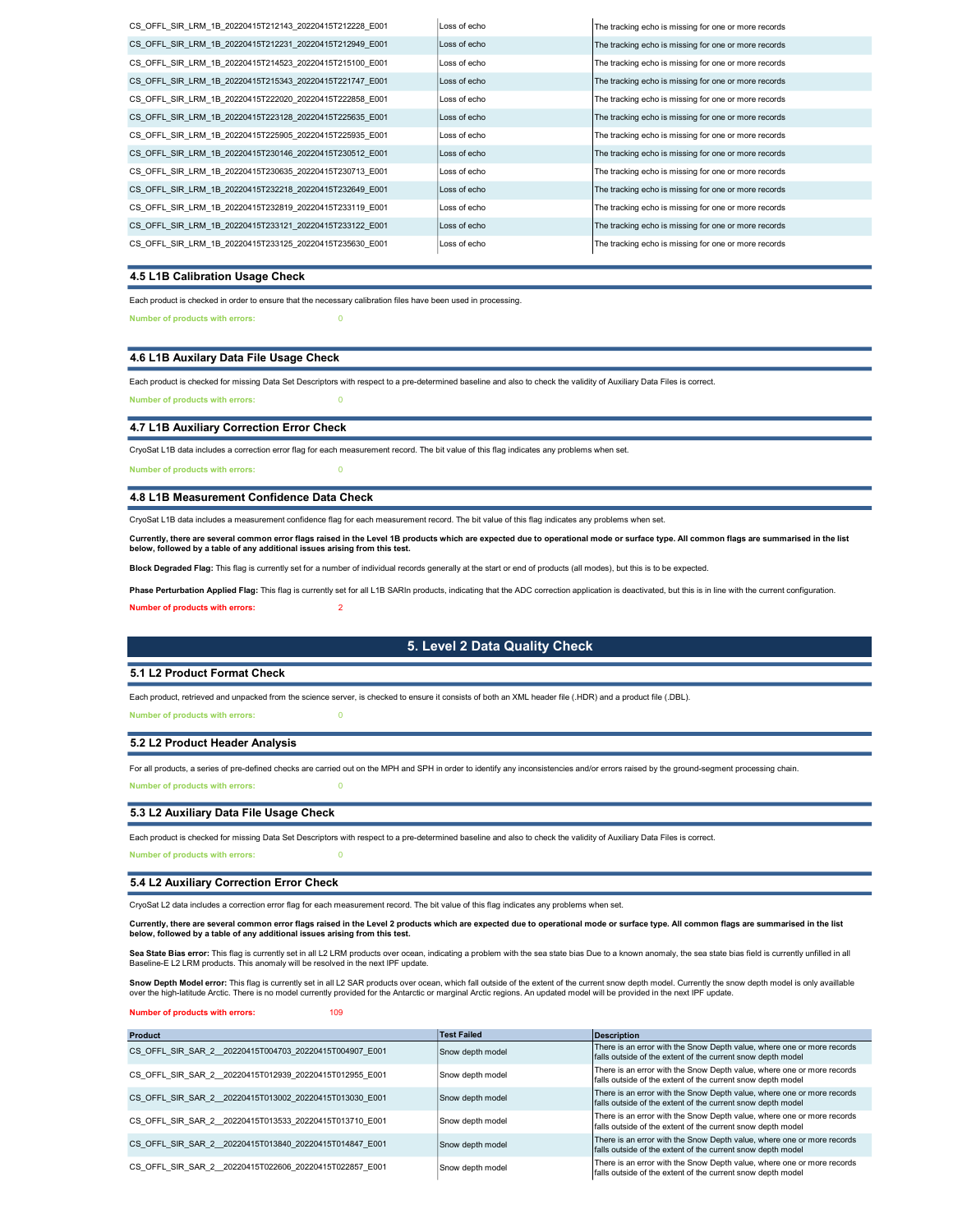CS\_OFFL\_SIR\_SAR\_2\_\_20220415T023903\_20220415T023923\_E001 CS\_OFFL\_SIR\_SAR\_2\_\_20220415T024539\_20220415T024829\_E001 CS\_OFFL\_SIR\_SAR\_2\_\_20220415T031221\_20220415T031453\_E001 CS\_OFFL\_SIR\_SAR\_2\_\_20220415T045227\_20220415T045733\_E001 CS\_OFFL\_SIR\_SAR\_2\_\_20220415T055642\_20220415T055847\_E001 CS\_OFFL\_SIR\_SAR\_2\_\_20220415T055937\_20220415T060225\_E001 CS\_OFFL\_SIR\_SAR\_2\_\_20220415T063346\_20220415T063406\_E001 CS\_OFFL\_SIR\_SAR\_2\_\_20220415T064857\_20220415T064901\_E001 CS\_OFFL\_SIR\_SAR\_2\_\_20220415T041801\_20220415T041838\_E001 CS\_OFFL\_SIR\_SAR\_2\_\_20220415T050949\_20220415T051015\_E001 CS\_OFFL\_SIR\_SAR\_2\_\_20220415T054344\_20220415T054426\_E001 CS\_OFFL\_SIR\_SAR\_2\_\_20220415T055123\_20220415T055129\_E001 CS\_OFFL\_SIR\_SAR\_2\_\_20220415T030606\_20220415T030946\_E001 CS\_OFFL\_SIR\_SAR\_2\_\_20220415T031928\_20220415T032746\_E001 CS\_OFFL\_SIR\_SAR\_2\_\_20220415T033115\_20220415T033145\_E001 CS\_OFFL\_SIR\_SAR\_2\_\_20220415T034023\_20220415T034308\_E001 CS\_OFFL\_SIR\_SAR\_2\_\_20220415T040531\_20220415T040757\_E001 CS\_OFFL\_SIR\_SAR\_2\_\_20220415T041225\_20220415T041229\_E001 CS\_OFFL\_SIR\_SAR\_2\_\_20220415T055137\_20220415T055144\_E001 CS\_OFFL\_SIR\_SAR\_2\_\_20220415T043245\_20220415T043331\_E001 CS\_OFFL\_SIR\_SAR\_2\_\_20220415T044609\_20220415T044717\_E001 CS\_OFFL\_SIR\_SAR\_2\_\_20220415T044806\_20220415T045227\_E001 CS\_OFFL\_SIR\_SAR\_2\_\_20220415T050917\_20220415T050939\_E001 CS\_OFFL\_SIR\_SAR\_2\_\_20220415T050941\_20220415T050944\_E001 CS\_OFFL\_SIR\_SAR\_2\_\_20220415T064903\_20220415T064911\_E001 Snow depth model There is an error with the Snow Depth value, where one or more records CS\_OFFL\_SIR\_SAR\_2\_\_20220415T064919\_20220415T064925\_E001 Snow depth model There is an error with the Snow Depth value, where one or more records CS\_OFFL\_SIR\_SAR\_2\_20220415T064927\_20220415T065349\_E001 Snow depth model There is an error with the Snow Depth value, where one or more records CS\_OFFL\_SIR\_SAR\_2\_20220415T070104\_20220415T070545\_E001 Snow depth model There is an error with the Snow Depth value, where one or more records CS\_OFFL\_SIR\_SAR\_2\_\_20220415T072320\_20220415T072331\_E001 Snow depth model CS\_OFFL\_SIR\_SAR\_2\_\_20220415T073023\_20220415T073029\_E001 Snow depth model There is an error with the Snow Depth value, where one or more records CS\_OFFL\_SIR\_SAR\_2\_\_20220415T073036\_20220415T073042\_E001 Snow depth model There is an error with the Snow Depth value, where one or more records CS\_OFFL\_SIR\_SAR\_2\_\_20220415T073437\_20220415T074028\_E001 Snow depth model There is an error with the Snow Depth value, where one or more records Snow Depth value, where one or more records Snow depth model CS\_OFFL\_SIR\_SAR\_2\_\_20220415T075405\_20220415T075735\_E001 Snow depth model There is an error with the Snow Depth value, where one or more records CS\_OFFL\_SIR\_SAR\_2\_20220415T080825\_20220415T080942\_E001 Snow depth model There is an error with the Snow Depth value, where one or more CS\_OFFL\_SIR\_SAR\_2\_\_20220415T081015\_20220415T081305\_E001 Snow depth model There is an error with the Snow Depth value, where one or more records CS\_OFFL\_SIR\_SAR\_2\_20220415T081414\_20220415T081617\_E001 Snow depth model There is an error with the Snow Depth value, where one or more records CS\_OFFL\_SIR\_SAR\_2\_\_20220415T084606\_20220415T084745\_E001 Snow depth model There is an error with the Snow Depth value, where one or more records CS\_OFFL\_SIR\_SAR\_2\_\_20220415T090215\_20220415T090246\_E001 Snow depth model There is an error with the Snow Depth value, where one or more records Snow Depth value, where one or more records Snow depth model CS\_OFFL\_SIR\_SAR\_2\_\_20220415T090935\_20220415T090941\_E001 Snow depth model There is an error with the Snow Depth value, where one or more records CS\_OFFL\_SIR\_SAR\_2\_\_20220415T094121\_20220415T094242\_E001 Snow depth model There is an error with the Snow Depth value, where one or more records CS\_OFFL\_SIR\_SAR\_2\_20220415T094936\_20220415T095205\_E001 Snow depth model There is an error with the Snow Depth value, where one or more records CS\_OFFL\_SIR\_SAR\_2\_\_20220415T095239\_20220415T095242\_E001 Snow depth model There is an error with the Snow Depth value, where one or more records CS\_OFFL\_SIR\_SAR\_2\_\_20220415T101740\_20220415T101845\_E001 Snow depth model There is an error with the Snow Depth value, where one or more records street of the current snow depth model CS\_OFFL\_SIR\_SAR\_2\_20220415T104140\_20220415T1041452\_E001 Snow depth model There is an error with the Snow Depth value, where one or more records CS\_OFFL\_SIR\_SAR\_2\_\_20220415T105413\_20220415T105509\_E001 Snow depth model CS\_OFFL\_SIR\_SAR\_2\_20220415T123304\_20220415T123454\_E001 Snow depth model There is an error with the Snow Depth value, where one or more records CS\_OFFL\_SIR\_SAR\_2\_20220415T132043\_20220415T132606\_E001 Snow depth model There is an error with the Snow Depth value, where one or more records CS\_OFFL\_SIR\_SAR\_2\_\_20220415T135023\_20220415T135441\_E001 Snow depth model There is an error with the Snow Depth value, where one or more records Snow Depth value, where one or more records Snow depth model CS\_OFFL\_SIR\_SAR\_2\_\_20220415T140105\_20220415T140126\_E001 Snow depth model There is an error with the Snow Depth value, where one or more records CS\_OFFL\_SIR\_SAR\_2\_20220415T141158\_20220415T141402\_E001 Snow depth model There is an error with the Snow Depth value, where one or more records

Snow depth model now depth model Snow depth model Snow depth model Snow depth model Snow depth model Snow depth model Snow depth model Snow depth model Snow depth model Snow depth model Snow depth model Snow depth model Snow depth model Snow depth model Snow depth model Snow depth model Snow depth model Snow depth model Snow depth model Snow depth model Snow depth model Snow depth model Snow depth model There is an error with the Snow Depth value, where one or more records falls outside of the extent of the current snow depth mode There is an error with the Snow Depth value, where one or more records falls outside of the extent of the current snow depth model There is an error with the Snow Depth value, where one or more falls outside of the extent of the current snow depth mod There is an error with the Snow Depth value, where one or more records falls outside of the extent of the current snow depth model There is an error with the Snow Depth value, where one or more records falls outside of the extent of the current snow depth model There is an error with the Snow Depth value, where one or more records falls outside of the extent of the current snow depth model There is an error with the Snow Depth value, where one or more records falls outside of the extent of the current snow depth mode There is an error with the Snow Depth value, where one or more records falls outside of the extent of the current snow depth model There is an error with the Snow Depth value, where one or more records falls outside of the extent of the current snow depth mod There is an error with the Snow Depth value, where one or more records falls outside of the extent of the current snow depth mode There is an error with the Snow Depth value, where one or more records falls outside of the extent of the current snow depth model There is an error with the Snow Depth value, where one or more records falls outside of the extent of the current snow depth mod There is an error with the Snow Depth value, where one or more records falls outside of the extent of the current snow depth mode There is an error with the Snow Depth value, where one or more records falls outside of the extent of the current snow depth model There is an error with the Snow Depth value, where one or more records falls outside of the extent of the current snow depth model There is an error with the Snow Depth value, where one or more records falls outside of the extent of the current snow depth mode There is an error with the Snow Depth value, where one or more records falls outside of the extent of the current snow depth model There is an error with the Snow Depth value, where one or more records falls outside of the extent of the current snow depth mode There is an error with the Snow Depth value, where one or more records falls outside of the extent of the current snow depth model There is an error with the Snow Depth value, where one or more records falls outside of the extent of the current snow depth model There is an error with the Snow Depth value, where one or more records falls outside of the extent of the current snow depth model There is an error with the Snow Depth value, where one or more records falls outside of the extent of the current snow depth mode There is an error with the Snow Depth value, where one or more records falls outside of the extent of the current snow depth model There is an error with the Snow Depth value, where one or more records falls outside of the extent of the current snow depth model falls outside of the extent of the current snow depth model falls outside of the extent of the current snow depth mode falls outside of the extent of the current snow depth mode falls outside of the extent of the current snow depth model<br>There is an error with the Snow Depth value, where one or more records falls outside of the extent of the current snow depth model falls outside of the extent of the current snow depth mode falls outside of the extent of the current snow depth model falls outside of the extent of the current snow depth model falls outside of the extent of the current snow depth mode falls outside of the extent of the current snow depth mode falls outside of the extent of the current snow depth model falls outside of the extent of the current snow depth mode falls outside of the extent of the current snow depth model falls outside of the extent of the current snow depth mode falls outside of the extent of the current snow depth mode falls outside of the extent of the current snow depth mode falls outside of the extent of the current snow depth model<br>There is an error with the Snow Depth value, where one or more records falls outside of the extent of the current snow depth model falls outside of the extent of the current snow depth model falls outside of the extent of the current snow depth model falls outside of the extent of the current snow depth model falls outside of the extent of the current snow depth model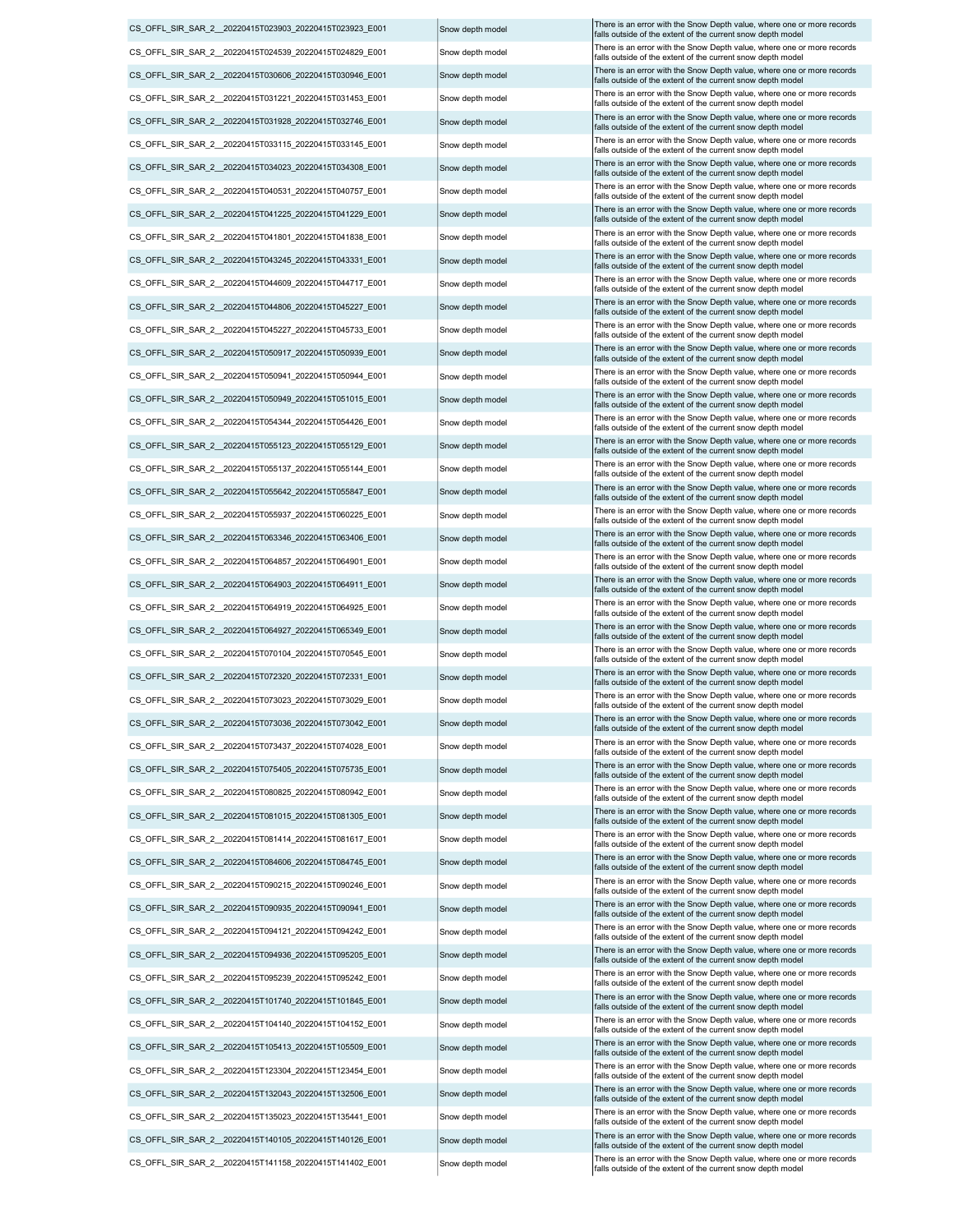CS\_OFFL\_SIR\_SIN\_2 \_ 20220415T040757\_20220415T041118\_E001 Mean Sea Surface model There is an error with the Mean Sea Surface for one or more records CS\_OFFL\_SIR\_SIN\_2\_\_20220415T091115\_20220415T091809\_E001 Mean Sea Surface model There is an error with the Mean Sea Surface for one or more records CS\_OFFL\_SIR\_SIN\_2\_\_20220415T154735\_20220415T155037\_E001 Mean Sea Surface model There is an error with the Mean Sea Surface for one or more records CS\_OFFL\_SIR\_SIN\_2 \_20220415T172106\_20220415T172409\_E001 Mean Sea Surface model There is an error with the Mean Sea Surface for one or more records CS\_OFFL\_SIR\_SIN\_2\_20220415T073233\_20220415T073437\_E001 Mean Sea Surface model There is an error with the Mean Sea Surface for one or more records CS\_OFFL\_SIR\_SAR\_2\_\_20220415T223040\_20220415T223128\_E001 Snow depth model There is an error with the Snow Depth value, where one or more records CS\_OFFL\_SIR\_SIN\_2\_\_20220415T022857\_20220415T023220\_E001 Mean Sea Surface model There is an error with the Mean Sea Surface for one or more records CS\_OFFL\_SIR\_SAR\_2\_\_20220415T230051\_20220415T230105\_E001 Snow depth model There is an error with the Snow Depth value, where one or more records CS\_OFFL\_SIR\_SAR\_2\_\_20220415T230107\_20220415T230109\_E001 Snow depth model There is an error with the Snow Depth value, where one or more records CS\_OFFL\_SIR\_SAR\_2\_\_20220415T230111\_20220415T230146\_E001 Snow depth model There is an error with the Snow Depth value, where one or more records CS\_OFFL\_SIR\_SAR\_2\_\_20220415T235630\_20220415T235814\_E001 Snow depth model CS\_OFFL\_SIR\_SAR\_2\_20220415T213813\_20220415T213900\_E001 Snow depth model There is an error with the Snow Depth value, where one or more records CS\_OFFL\_SIR\_SAR\_2\_20220415T214128\_20220415T214347\_E001 Snow depth model There is an error with the Snow Depth value, where one or more records CS\_OFFL\_SIR\_SAR\_2\_\_20220415T214510\_20220415T214523\_E001 Snow depth model There is an error with the Snow Depth value, where one or more records CS\_OFFL\_SIR\_SAR\_2\_\_20220415T215100\_20220415T215221\_E001 Snow depth model There is an error with the Snow Depth value, where one or more records Snow Depth value, where one or more records Snow depth model CS\_OFFL\_SIR\_SAR\_2\_\_20220415T221747\_20220415T221836\_E001 Snow depth model There is an error with the Snow Depth value, where one or more records CS\_OFFL\_SIR\_SAR\_2\_\_20220415T214037\_20220415T214037\_20220415T214045\_E001 Snow depth model There is an error with the Snow Depth value, where one or more records CS\_OFFL\_SIR\_SAR\_2\_20220415T203036\_20220415T203432\_E001 Snow depth model There is an error with the Snow Depth value, where one or more records CS\_OFFL\_SIR\_SAR\_2\_\_20220415T211132\_20220415T211531\_E001 Snow depth model There is an error with the Snow Depth value, where one or more records CS\_OFFL\_SIR\_SAR\_2\_\_20220415T203500\_20220415T203518\_E001 |Snow depth model CS\_OFFL\_SIR\_SAR\_2\_\_20220415T205135\_20220415T205201\_E001 Snow depth model There is an error with the Snow Depth value, where one or more records CS\_OFFL\_SIR\_SAR\_2\_\_20220415T210641\_20220415T210820\_E001 Snow depth model There is an error with the Snow Depth value, where one or more records CS\_OFFL\_SIR\_SAR\_2\_\_20220415T211041\_20220415T211132\_E001 Snow depth model CS\_OFFL\_SIR\_SAR\_2\_20220415T184143\_20220415T184150\_E001 Snow depth model There is an error with the Snow Depth value, where one or more records CS\_OFFL\_SIR\_SAR\_2\_\_20220415T191217\_20220415T191235\_E001 Snow depth model There is an error with the Snow Depth value, where one or more records CS\_OFFL\_SIR\_SAR\_2\_\_20220415T192813\_20220415T193014\_E001 Snow depth model There is an error with the Snow Depth value, where one or more records CS\_OFFL\_SIR\_SAR\_2\_\_20220415T200431\_20220415T200641\_E001 Snow depth model There is an error with the Snow Depth value, where one or more records CS\_OFFL\_SIR\_SAR\_2\_\_20220415T201853\_20220415T202105\_E001 Snow depth model There is an error with the Snow Depth value, where one or more records CS\_OFFL\_SIR\_SAR\_2\_\_20220415T185428\_20220415T190116\_E001 Snow depth model There is an error with the Snow Depth value, where one or more records CS\_OFFL\_SIR\_SAR\_2\_\_20220415T162804\_20220415T162910\_E001 Snow depth model There is an error with the Snow Depth value, where one or more records CS\_OFFL\_SIR\_SAR\_2\_\_20220415T163730\_20220415T163931\_E001 Snow depth model There is an error with the Snow Depth value, where one or more records CS\_OFFL\_SIR\_SAR\_2\_20220415T164159\_20220415T164923\_E001 Snow depth model There is an error with the Snow Depth value, where one or more records CS\_OFFL\_SIR\_SAR\_2\_20220415T165102\_20220415T165153\_E001 Snow depth model There is an error with the Snow Depth value, where one or more records CS\_OFFL\_SIR\_SAR\_2\_20220415T170442\_20220415T170516\_E001 Snow depth model There is an error with the Snow Depth value, where one or more records CS\_OFFL\_SIR\_SAR\_2\_\_20220415T182137\_20220415T182226\_E001 Snow depth model There is an error with the Snow Depth value, where one or more records CS\_OFFL\_SIR\_SAR\_2\_\_20220415T171850\_20220415T172106\_E001 Snow depth model There is an error with the Snow Depth value, where one or more records CS\_OFFL\_SIR\_SAR\_2\_\_20220415T173152\_20220415T173334\_E001 Snow depth model There is an error with the Snow Depth value, where one or more records CS\_OFFL\_SIR\_SAR\_2\_20220415T180548\_20220415T180743\_E001 Snow depth model There is an error with the Snow Depth value, where one or more records CS\_OFFL\_SIR\_SAR\_2\_\_20220415T180746\_20220415T180751\_E001 Snow depth model CS\_OFFL\_SIR\_SAR\_2\_\_20220415T151029\_20220415T151053\_E001 Snow depth model There is an error with the Snow Depth value, where one or more records CS\_OFFL\_SIR\_SAR\_2\_20220415T151101\_20220415T151339\_E001 Snow depth model There is an error with the Snow Depth value, where one or more records CS\_OFFL\_SIR\_SAR\_2\_\_20220415T152526\_20220415T152652\_E001 Snow depth model There is an error with the Snow Depth value, where one or more records CS\_OFFL\_SIR\_SAR\_2\_20220415T152653\_20220415T152746\_E001 Snow depth model There is an error with the Snow Depth value, where one or more records CS\_OFFL\_SIR\_SAR\_2\_\_20220415T154020\_20220415T154056\_E001 Snow depth model There is an error with the Snow Depth value, where one or more records CS\_OFFL\_SIR\_SAR\_2\_\_20220415T155037\_20220415T155335\_E001 Snow depth model There is an error with the Snow Depth value, where one or more records CS\_OFFL\_SIR\_SAR\_2\_\_20220415T161551\_20220415T161835\_E001 Snow depth model There is an error with the Snow Depth value, where one or more records CS\_OFFL\_SIR\_SAR\_2\_\_20220415T144855\_20220415T144941\_E001 Snow depth model There is an error with the Snow Depth value, where one or more records CS\_OFFL\_SIR\_SAR\_2\_\_20220415T150333\_20220415T150406\_E001 Snow depth model There is an error with the Snow Depth value, where one or more records CS\_OFFL\_SIR\_SAR\_2\_20220415T150530\_20220415T150716\_E001 Snow depth model There is an error with the Snow Depth value, where one or more records

falls outside of the extent of the current snow depth mode There is an error with the Snow Depth value, where one or more records falls outside of the extent of the current snow depth model falls outside of the extent of the current snow depth mode falls outside of the extent of the current snow depth mode falls outside of the extent of the current snow depth mode falls outside of the extent of the current snow depth model falls outside of the extent of the current snow depth model falls outside of the extent of the current snow depth mode falls outside of the extent of the current snow depth model falls outside of the extent of the current snow depth mode falls outside of the extent of the current snow depth model<br>There is an error with the Snow Depth value, where one or more records There is an error with the Snow Depth value, where one or more records falls outside of the extent of the current snow depth model falls outside of the extent of the current snow depth model falls outside of the extent of the current snow depth model falls outside of the extent of the current snow depth mode falls outside of the extent of the current snow depth model falls outside of the extent of the current snow depth model falls outside of the extent of the current snow depth model falls outside of the extent of the current snow depth model falls outside of the extent of the current snow depth model falls outside of the extent of the current snow depth mode falls outside of the extent of the current snow depth mode falls outside of the extent of the current snow depth mode falls outside of the extent of the current snow depth mod falls outside of the extent of the current snow depth model falls outside of the extent of the current snow depth model falls outside of the extent of the current snow depth mode There is an error with the Snow Depth value, where one or more records falls outside of the extent of the current snow depth model falls outside of the extent of the current snow depth model falls outside of the extent of the current snow depth model falls outside of the extent of the current snow depth mode falls outside of the extent of the current snow depth mode falls outside of the extent of the current snow depth model falls outside of the extent of the current snow depth mode falls outside of the extent of the current snow depth mod falls outside of the extent of the current snow depth mode falls outside of the extent of the current snow depth model falls outside of the extent of the current snow depth model falls outside of the extent of the current snow depth mode CS\_OFFL\_SIR\_SAR\_2\_\_20220415T144759\_20220415T144809\_E001 Snow depth model There is an error with the Snow Depth value, where one or more records falls outside of the extent of the current snow depth mode falls outside of the extent of the current snow depth model falls outside of the extent of the current snow depth model falls outside of the extent of the current snow depth model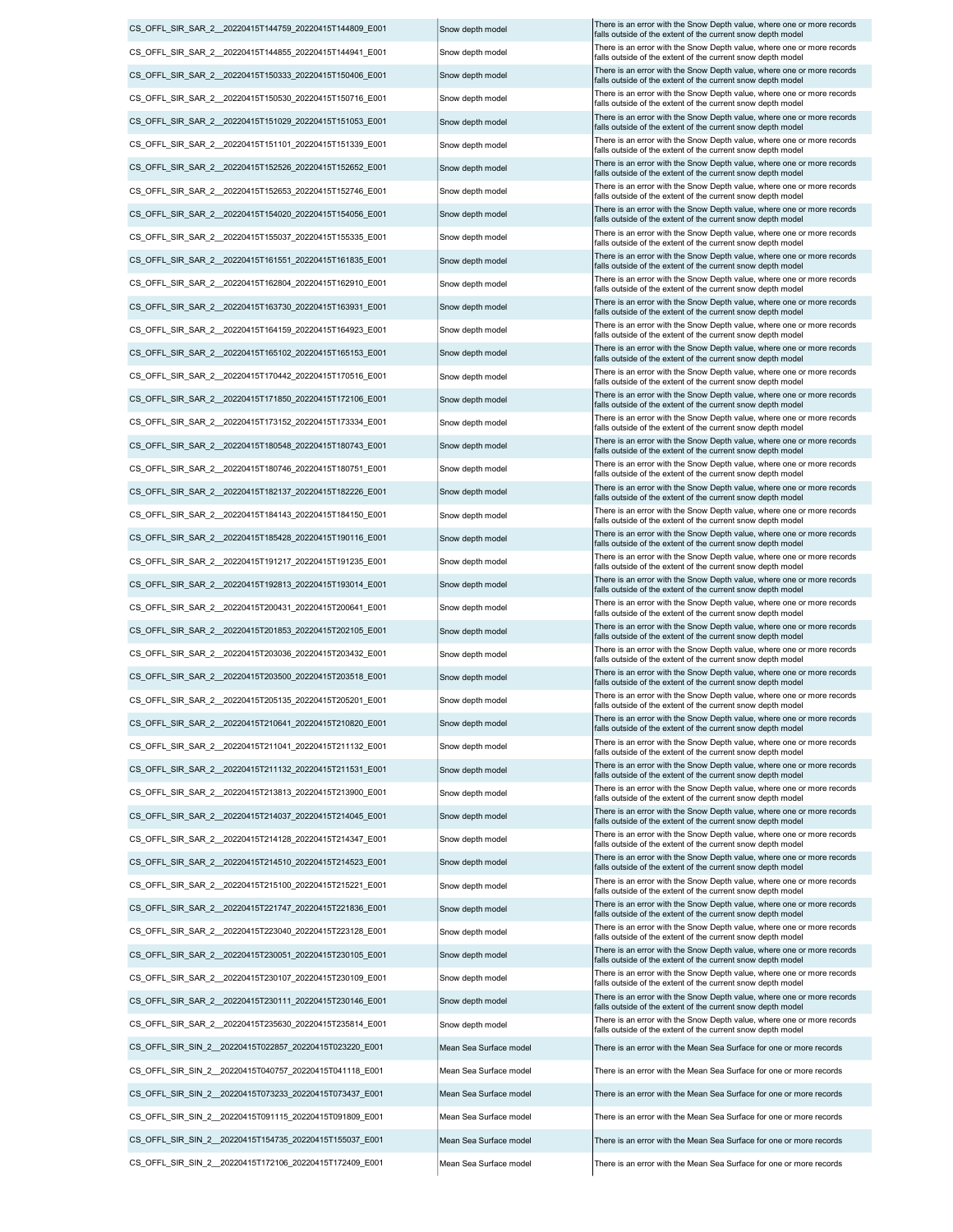| CS OFFL SIR SIN 2 20220415T172638 20220415T173152 E001 | Mean Sea Surface model | There is an error with the Mean Sea Surface for one or more records |
|--------------------------------------------------------|------------------------|---------------------------------------------------------------------|
| CS OFFL SIR SIN 2 20220415T190116 20220415T190350 E001 | Mean Sea Surface model | There is an error with the Mean Sea Surface for one or more records |
| CS OFFL SIR SIN 2 20220415T203616 20220415T204222 E001 | Mean Sea Surface model | There is an error with the Mean Sea Surface for one or more records |

### 5.5 L2 Measurement Quality Flag Check

CryoSat L2 data includes a quality flag for each 20-Hz measurement record. The bit value of this flag indicates any problems when set.

Currently, there are several common error flags raised in the Level 2 products which are expected due to operational mode or surface type. All common flags are summarised in the list<br>below, followed by a table of any addit

**Height and Backscatter errors:** These flags are currently set for products over land, but this is to be expected. Retracker 1 Height and Backscatter error flags are also set for products over sea-ice, but this<br>is to be ex

SSHA interpolation error: This flag is currently set for a number of SAR products occurring at surface type boundaries, but this is to be expected.

Freeboard error: This flag is correctly set in all L2 SAR products that are not discriminated as sea-ice, and for which freeboard cannot be calculated.

Peakiness error: This flag is currently set for products over sea-ice, but this is to be expected.

**SARIn X-Track Angle Error**: This flag is set when the difference between the computed surface elevation and the DEM is >50 m. The DEM is only available over Greenland and Antarctica and as a result<br>this flag is set for L2

#### Number of products with errors: 245

| <b>Product</b>                                          | <b>Test Failed</b>                                                                            | <b>Description</b>                                                                                                                    |
|---------------------------------------------------------|-----------------------------------------------------------------------------------------------|---------------------------------------------------------------------------------------------------------------------------------------|
| CS OFFL SIR LRM 2 20220415T001906 20220415T004703 E001  | Height Error (Retracker 2), Backscatter<br>Error (Retracker 2)                                | There is a height and backscatter error for Retracker 2 for one or more<br>records                                                    |
| CS OFFL SIR LRM 2 20220415T010044 20220415T012939 E001  | Height Error (Retracker 2), Backscatter<br>Error (Retracker 2)                                | There is a height and backscatter error for Retracker 2 for one or more<br>records                                                    |
| CS OFFL SIR LRM 2 20220415T013030 20220415T013038 E001  | Height Error (Retracker 2), Backscatter<br>Error (Retracker 2)                                | There is a height and backscatter error for Retracker 2 for one or more<br>records                                                    |
| CS OFFL SIR LRM 2 20220415T013710 20220415T013840 E001  | Height Error (Retracker 2), Height Error<br>(Retracker 3), Backscatter Error<br>(Retracker 2) | There is a height and backscatter error for Retracker 2 and a height error<br>for Retracker 3 for one or more records                 |
| CS OFFL SIR LRM 2 20220415T015215 20220415T022606 E001  | Height Error (Retracker 2), Backscatter<br>Error (Retracker 2)                                | There is a height and backscatter error for Retracker 2 for one or more<br>records                                                    |
| CS OFFL SIR LRM 2 20220415T024829 20220415T025159 E001  | Height Error (Retracker 2), Backscatter<br>Error (Retracker 2)                                | There is a height and backscatter error for Retracker 2 for one or more<br>records                                                    |
| CS OFFL SIR LRM 2 20220415T030946 20220415T031006 E001  | Height Error (Retracker 2), Backscatter<br>Error (Retracker 2)                                | There is a height and backscatter error for Retracker 2 for one or more<br>records                                                    |
| CS OFFL SIR LRM 2 20220415T031559 20220415T031928 E001  | Height Error (Retracker 2), Height Error<br>(Retracker 3), Backscatter Error<br>(Retracker 2) | There is a height and backscatter error for Retracker 2 and a height error<br>for Retracker 3 for one or more records                 |
| CS OFFL SIR LRM 2 20220415T033145 20220415T034023 E001  | Height Error (Retracker 2), Backscatter<br>Error (Retracker 2), Surface model<br>unavailable  | There is a height and backscatter error for Retracker 2 and no DEM or<br>Slope Model was used for the location of one or more records |
| CS OFFL SIR LRM 2 20220415T034308 20220415T040531 E001  | Height Error (Retracker 2), Backscatter<br>Error (Retracker 2)                                | There is a height and backscatter error for Retracker 2 for one or more<br>records                                                    |
| CS OFFL SIR LRM 2 20220415T041838 20220415T043245 E001  | Height Error (Retracker 2), Backscatter<br>Error (Retracker 2)                                | There is a height and backscatter error for Retracker 2 for one or more<br>records                                                    |
| CS_OFFL_SIR_LRM_2_20220415T043331_20220415T043814_E001  | Height Error (Retracker 2), Height Error<br>(Retracker 3), Backscatter Error<br>(Retracker 2) | There is a height and backscatter error for Retracker 2 and a height error<br>for Retracker 3 for one or more records                 |
| CS_OFFL_SIR_LRM_2_20220415T044717_20220415T044806_E001  | Height Error (Retracker 2), Backscatter<br>Error (Retracker 2)                                | There is a height and backscatter error for Retracker 2 for one or more<br>records                                                    |
| CS OFFL SIR LRM 2 20220415T051015 20220415T054344 E001  | Height Error (Retracker 2), Height Error<br>(Retracker 3), Backscatter Error<br>(Retracker 2) | There is a height and backscatter error for Retracker 2 and a height error<br>for Retracker 3 for one or more records                 |
| CS OFFL SIR LRM 2 20220415T060225 20220415T063346 E001  | Height Error (Retracker 2), Backscatter<br>Error (Retracker 2)                                | There is a height and backscatter error for Retracker 2 for one or more<br>records                                                    |
| CS_OFFL_SIR_LRM_2_20220415T065349_20220415T070104_E001  | Height Error (Retracker 2), Backscatter<br>Error (Retracker 2)                                | There is a height and backscatter error for Retracker 2 for one or more<br>records                                                    |
| CS OFFL SIR LRM 2 20220415T070545 20220415T070656 E001  | Height Error (Retracker 2), Backscatter<br>Error (Retracker 2)                                | There is a height and backscatter error for Retracker 2 for one or more<br>records                                                    |
| CS OFFL SIR LRM 2 20220415T070658 20220415T072320 E001  | Height Error (Retracker 2), Backscatter<br>Error (Retracker 2)                                | There is a height and backscatter error for Retracker 2 for one or more<br>records                                                    |
| CS OFFL SIR LRM 2 20220415T074028 20220415T075405 E001  | Height Error (Retracker 2), Backscatter<br>Error (Retracker 2), Surface model<br>unavailable  | There is a height and backscatter error for Retracker 2 and no DEM or<br>Slope Model was used for the location of one or more records |
| CS OFFL SIR LRM 2 20220415T075735 20220415T080825 E001  | Height Error (Retracker 2), Backscatter<br>Error (Retracker 2)                                | There is a height and backscatter error for Retracker 2 for one or more<br>records                                                    |
| CS_OFFL_SIR_LRM_2__20220415T082957_20220415T083307_E001 | Surface Model Unavailable                                                                     | No DEM or Slope Model was used for the location of one or more records                                                                |
| CS OFFL SIR LRM 2 20220415T083546 20220415T084606 E001  | Height Error (Retracker 2), Backscatter<br>Error (Retracker 2)                                | There is a height and backscatter error for Retracker 2 for one or more<br>records                                                    |
| CS OFFL SIR LRM 2 20220415T084745 20220415T090215 E001  | Height Error (Retracker 2), Backscatter<br>Error (Retracker 2)                                | There is a height and backscatter error for Retracker 2 for one or more<br>records                                                    |
| CS OFFL SIR LRM 2 20220415T092251 20220415T093118 E001  | Height Error (Retracker 2), Height Error<br>(Retracker 3), Backscatter Error<br>(Retracker 2) | There is a height and backscatter error for Retracker 2 and a height error<br>for Retracker 3 for one or more records                 |
| CS OFFL SIR LRM 2 20220415T093510 20220415T093958 E001  | Height Error (Retracker 2), Height Error<br>(Retracker 3), Backscatter Error<br>(Retracker 2) | There is a height and backscatter error for Retracker 2 and a height error<br>for Retracker 3 for one or more records                 |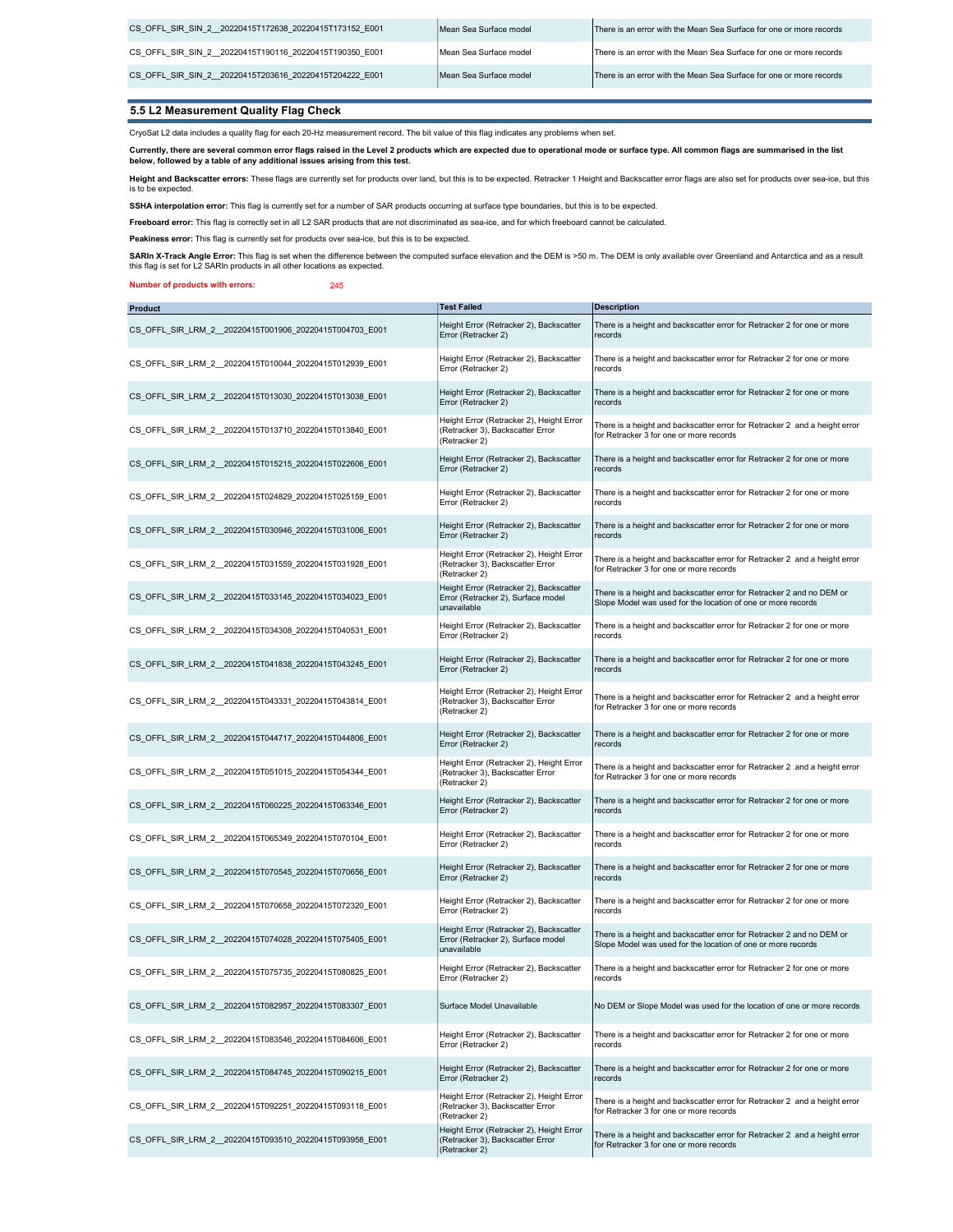| CS_OFFL_SIR_LRM_2__20220415T100335_20220415T100926_E001 | Surface Model Unavailable                                                                     | No DEM or Slope Model was used for the location of one or more records                                                |
|---------------------------------------------------------|-----------------------------------------------------------------------------------------------|-----------------------------------------------------------------------------------------------------------------------|
| CS OFFL SIR LRM 2 20220415T101845 20220415T104140 E001  | Height Error (Retracker 2), Height Error<br>(Retracker 3), Backscatter Error<br>(Retracker 2) | There is a height and backscatter error for Retracker 2 and a height error<br>for Retracker 3 for one or more records |
| CS_OFFL_SIR_LRM_2_20220415T105509_20220415T112212_E001  | Height Error (Retracker 2), Height Error<br>(Retracker 3), Backscatter Error<br>(Retracker 2) | There is a height and backscatter error for Retracker 2 and a height error<br>for Retracker 3 for one or more records |
| CS OFFL SIR LRM 2 20220415T114452 20220415T114536 E001  | Height Error (Retracker 2), Backscatter<br>Error (Retracker 2)                                | There is a height and backscatter error for Retracker 2 for one or more<br>records                                    |
| CS OFFL SIR LRM 2 20220415T115535 20220415T122117 E001  | Height Error (Retracker 2), Backscatter<br>Error (Retracker 2)                                | There is a height and backscatter error for Retracker 2 for one or more<br>records                                    |
| CS_OFFL_SIR_LRM_2_20220415T123454_20220415T130818_E001  | Height Error (Retracker 2), Backscatter<br>Error (Retracker 2)                                | There is a height and backscatter error for Retracker 2 for one or more<br>records                                    |
| CS OFFL SIR LRM 2 20220415T133232 20220415T133902 E001  | Height Error (Retracker 2), Backscatter<br>Error (Retracker 2)                                | There is a height and backscatter error for Retracker 2 for one or more<br>records                                    |
| CS OFFL SIR LRM 2 20220415T133904 20220415T135023 E001  | Height Error (Retracker 2), Backscatter<br>Error (Retracker 2)                                | There is a height and backscatter error for Retracker 2 for one or more<br>records                                    |
| CS_OFFL_SIR_LRM_2_20220415T141402_20220415T144759_E001  | Height Error (Retracker 2), Height Error<br>(Retracker 3), Backscatter Error<br>(Retracker 2) | There is a height and backscatter error for Retracker 2 and a height error<br>for Retracker 3 for one or more records |
| CS_OFFL_SIR_LRM_2__20220415T150123_20220415T150222_E001 | Height Error (Retracker 2), Backscatter<br>Error (Retracker 2)                                | There is a height and backscatter error for Retracker 2 for one or more<br>records                                    |
| CS OFFL SIR LRM 2 20220415T151339 20220415T151438 E001  | Height Error (Retracker 2), Backscatter<br>Error (Retracker 2)                                | There is a height and backscatter error for Retracker 2 for one or more<br>records                                    |
| CS OFFL SIR LRM 2 20220415T152332 20220415T152526 E001  | Height Error (Retracker 2), Height Error<br>(Retracker 3), Backscatter Error<br>(Retracker 2) | There is a height and backscatter error for Retracker 2 and a height error<br>for Retracker 3 for one or more records |
| CS_OFFL_SIR_LRM_2_20220415T155335_20220415T161551_E001  | Height Error (Retracker 2), Backscatter<br>Error (Retracker 2)                                | There is a height and backscatter error for Retracker 2 for one or more<br>records                                    |
| CS OFFL SIR LRM 2 20220415T161835 20220415T162804 E001  | Height Error (Retracker 2), Backscatter<br>Error (Retracker 2)                                | There is a height and backscatter error for Retracker 2 for one or more<br>records                                    |
| CS_OFFL_SIR_LRM_2_20220415T163931_20220415T164159_E001  | Height Error (Retracker 2), Backscatter<br>Error (Retracker 2)                                | There is a height and backscatter error for Retracker 2 for one or more<br>records                                    |
| CS OFFL SIR LRM 2 20220415T164923 20220415T165102 E001  | Height Error (Retracker 2), Backscatter<br>Error (Retracker 2)                                | There is a height and backscatter error for Retracker 2 for one or more<br>records                                    |
| CS OFFL SIR LRM 2 20220415T165153 20220415T165250 E001  | Height Error (Retracker 2), Backscatter<br>Error (Retracker 2)                                | There is a height and backscatter error for Retracker 2 for one or more<br>records                                    |
| CS OFFL SIR LRM 2 20220415T165832 20220415T170442 E001  | Height Error (Retracker 2), Backscatter<br>Error (Retracker 2)                                | There is a height and backscatter error for Retracker 2 for one or more<br>records                                    |
| CS OFFL SIR LRM 2 20220415T170516 20220415T171850 E001  | Height Error (Retracker 2), Backscatter<br>Error (Retracker 2)                                | There is a height and backscatter error for Retracker 2 for one or more<br>records                                    |
| CS OFFL SIR LRM 2 20220415T173334 20220415T180548 E001  | Height Error (Retracker 2), Backscatter<br>Error (Retracker 2)                                | There is a height and backscatter error for Retracker 2 for one or more<br>records                                    |
| CS_OFFL_SIR_LRM_2_20220415T182226_20220415T184143_E001  | Height Error (Retracker 2), Backscatter<br>Error (Retracker 2)                                | There is a height and backscatter error for Retracker 2 for one or more<br>records                                    |
| CS_OFFL_SIR_LRM_2__20220415T184150_20220415T185428_E001 | Height Error (Retracker 2), Backscatter<br>Error (Retracker 2)                                | There is a height and backscatter error for Retracker 2 for one or more<br>records                                    |
| CS OFFL SIR LRM 2 20220415T191235 20220415T192813 E001  | Height Error (Retracker 2), Height Error<br>(Retracker 3), Backscatter Error<br>(Retracker 2) | There is a height and backscatter error for Retracker 2 and a height error<br>for Retracker 3 for one or more records |
| CS OFFL SIR LRM 2 20220415T193017 20220415T194027 E001  | Height Error (Retracker 2), Height Error<br>(Retracker 3), Backscatter Error<br>(Retracker 2) | There is a height and backscatter error for Retracker 2 and a height error<br>for Retracker 3 for one or more records |
| CS OFFL SIR LRM 2 20220415T194328 20220415T194522 E001  | Surface Model Unavailable                                                                     | No DEM or Slope Model was used for the location of one or more records                                                |
| CS OFFL SIR LRM 2 20220415T200225 20220415T200431 E001  | Height Error (Retracker 2), Backscatter<br>Error (Retracker 2)                                | There is a height and backscatter error for Retracker 2 for one or more<br>records                                    |
| CS OFFL SIR LRM 2 20220415T200641 20220415T201853 E001  | Height Error (Retracker 2), Height Error<br>(Retracker 3), Backscatter Error<br>(Retracker 2) | There is a height and backscatter error for Retracker 2 and a height error<br>for Retracker 3 for one or more records |
| CS OFFL SIR LRM 2 20220415T210820 20220415T211041 E001  | Height Error (Retracker 2), Backscatter<br>Error (Retracker 2)                                | There is a height and backscatter error for Retracker 2 for one or more<br>records                                    |
| CS OFFL SIR LRM 2 20220415T211843 20220415T211849 E001  | Surface Model Unavailable                                                                     | No DEM or Slope Model was used for the location of one or more records                                                |
| CS OFFL SIR LRM 2 20220415T212231 20220415T212949 E001  | Surface Model Unavailable                                                                     | No DEM or Slope Model was used for the location of one or more records                                                |
| CS OFFL SIR LRM 2 20220415T215343 20220415T221747 E001  | Height Error (Retracker 2), Backscatter<br>Error (Retracker 2)                                | There is a height and backscatter error for Retracker 2 for one or more<br>records                                    |
| CS OFFL SIR LRM 2 20220415T223128 20220415T225635 E001  | Height Error (Retracker 2), Height Error<br>(Retracker 3), Backscatter Error<br>(Retracker 2) | There is a height and backscatter error for Retracker 2 and a height error<br>for Retracker 3 for one or more records |
| CS OFFL SIR LRM 2 20220415T233125 20220415T235630 E001  | Height Error (Retracker 2), Backscatter<br>Error (Retracker 2)                                | There is a height and backscatter error for Retracker 2 for one or more<br>records                                    |
| CS_OFFL_SIR_SAR_2_20220414T235733_20220414T235936_E001  | Backscatter Error (Retracker 2),<br>Backscatter Error (Retracker 3)                           | There is a backscatter error for Retracker 2 and 3 for one or more records                                            |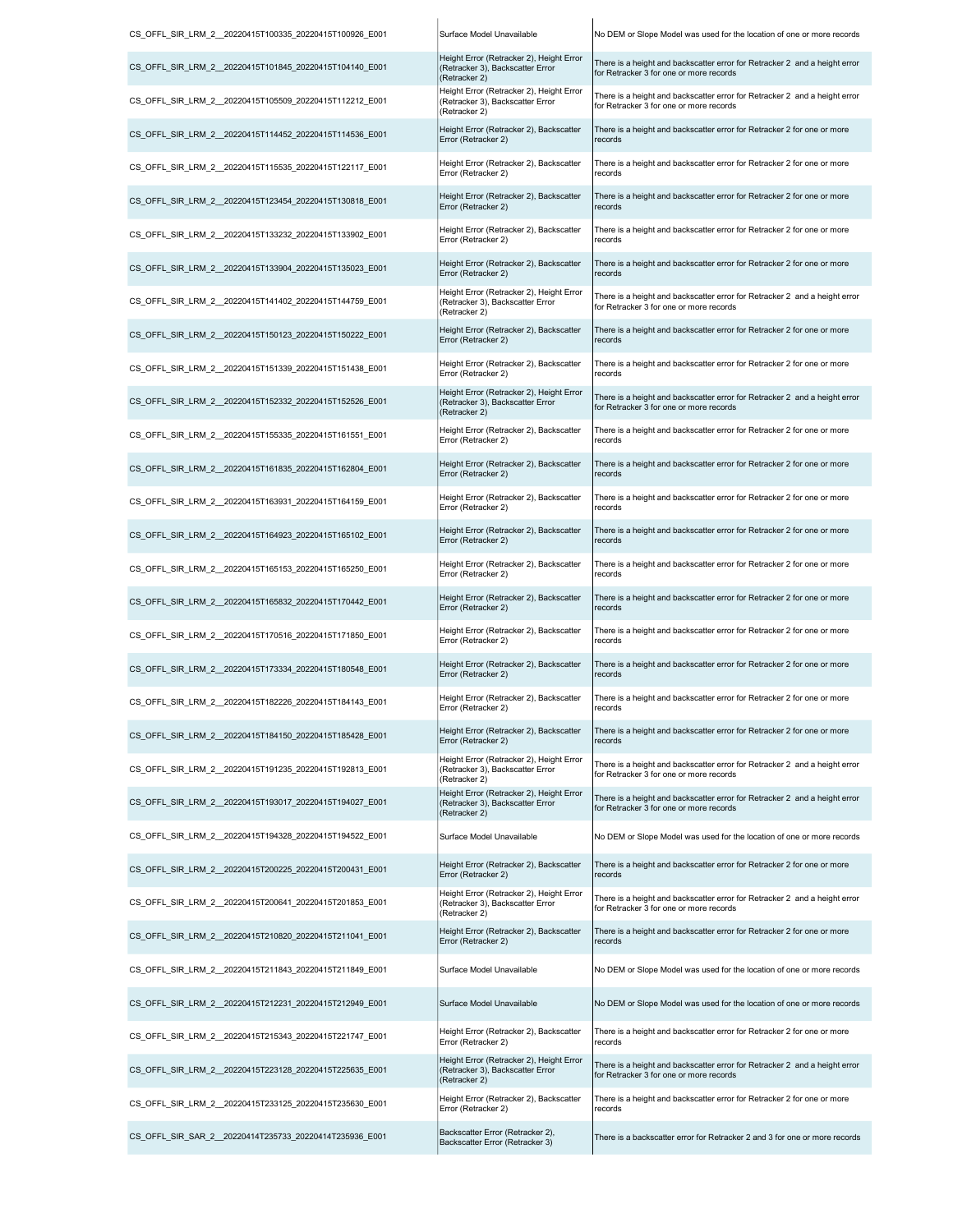| CS_OFFL_SIR_SAR_2__20220415T000008_20220415T000120_E001 | Backscatter Error (Retracker 2),<br>Backscatter Error (Retracker 3) | There is a backscatter error for Retracker 2 and 3 for one or more records |
|---------------------------------------------------------|---------------------------------------------------------------------|----------------------------------------------------------------------------|
| CS OFFL SIR SAR 2 20220415T000140 20220415T000645 E001  | Backscatter Error (Retracker 2),<br>Backscatter Error (Retracker 3) | There is a backscatter error for Retracker 2 and 3 for one or more records |
| CS_OFFL_SIR_SAR_2__20220415T004703_20220415T004907_E001 | Backscatter Error (Retracker 2),<br>Backscatter Error (Retracker 3) | There is a backscatter error for Retracker 2 and 3 for one or more records |
| CS OFFL SIR SAR 2 20220415T013002 20220415T013030 E001  | Backscatter Error (Retracker 2),<br>Backscatter Error (Retracker 3) | There is a backscatter error for Retracker 2 and 3 for one or more records |
| CS_OFFL_SIR_SAR_2_20220415T013533_20220415T013710_E001  | Backscatter Error (Retracker 2),<br>Backscatter Error (Retracker 3) | There is a backscatter error for Retracker 2 and 3 for one or more records |
| CS_OFFL_SIR_SAR_2_20220415T013840_20220415T014847_E001  | Backscatter Error (Retracker 2),<br>Backscatter Error (Retracker 3) | There is a backscatter error for Retracker 2 and 3 for one or more records |
| CS_OFFL_SIR_SAR_2__20220415T022606_20220415T022857_E001 | Backscatter Error (Retracker 2),<br>Backscatter Error (Retracker 3) | There is a backscatter error for Retracker 2 and 3 for one or more records |
| CS_OFFL_SIR_SAR_2_20220415T023903_20220415T023923_E001  | Backscatter Error (Retracker 2),<br>Backscatter Error (Retracker 3) | There is a backscatter error for Retracker 2 and 3 for one or more records |
| CS_OFFL_SIR_SAR_2_20220415T024539_20220415T024829_E001  | Backscatter Error (Retracker 2),<br>Backscatter Error (Retracker 3) | There is a backscatter error for Retracker 2 and 3 for one or more records |
| CS OFFL SIR SAR 2 20220415T030606 20220415T030946 E001  | Backscatter Error (Retracker 2),<br>Backscatter Error (Retracker 3) | There is a backscatter error for Retracker 2 and 3 for one or more records |
| CS OFFL SIR SAR 2 20220415T031221 20220415T031453 E001  | Backscatter Error (Retracker 2),<br>Backscatter Error (Retracker 3) | There is a backscatter error for Retracker 2 and 3 for one or more records |
| CS OFFL SIR SAR 2 20220415T031928 20220415T032746 E001  | Backscatter Error (Retracker 2),<br>Backscatter Error (Retracker 3) | There is a backscatter error for Retracker 2 and 3 for one or more records |
| CS_OFFL_SIR_SAR_2__20220415T033115_20220415T033145_E001 | Backscatter Error (Retracker 2),<br>Backscatter Error (Retracker 3) | There is a backscatter error for Retracker 2 and 3 for one or more records |
| CS OFFL SIR SAR 2 20220415T034023 20220415T034308 E001  | Backscatter Error (Retracker 2),<br>Backscatter Error (Retracker 3) | There is a backscatter error for Retracker 2 and 3 for one or more records |
| CS_OFFL_SIR_SAR_2__20220415T040531_20220415T040757_E001 | Backscatter Error (Retracker 2),<br>Backscatter Error (Retracker 3) | There is a backscatter error for Retracker 2 and 3 for one or more records |
| CS_OFFL_SIR_SAR_2__20220415T041801_20220415T041838_E001 | Backscatter Error (Retracker 2),<br>Backscatter Error (Retracker 3) | There is a backscatter error for Retracker 2 and 3 for one or more records |
| CS OFFL SIR SAR 2 20220415T043245 20220415T043331 E001  | Backscatter Error (Retracker 2),<br>Backscatter Error (Retracker 3) | There is a backscatter error for Retracker 2 and 3 for one or more records |
| CS_OFFL_SIR_SAR_2_20220415T044609_20220415T044717_E001  | Backscatter Error (Retracker 2),<br>Backscatter Error (Retracker 3) | There is a backscatter error for Retracker 2 and 3 for one or more records |
| CS_OFFL_SIR_SAR_2_20220415T044806_20220415T045227_E001  | Backscatter Error (Retracker 2),<br>Backscatter Error (Retracker 3) | There is a backscatter error for Retracker 2 and 3 for one or more records |
| CS OFFL SIR SAR 2 20220415T045227 20220415T045733 E001  | Backscatter Error (Retracker 2),<br>Backscatter Error (Retracker 3) | There is a backscatter error for Retracker 2 and 3 for one or more records |
| CS_OFFL_SIR_SAR_2_20220415T050015_20220415T050755_E001  | Backscatter Error (Retracker 2),<br>Backscatter Error (Retracker 3) | There is a backscatter error for Retracker 2 and 3 for one or more records |
| CS_OFFL_SIR_SAR_2_20220415T050949_20220415T051015_E001  | Backscatter Error (Retracker 2),<br>Backscatter Error (Retracker 3) | There is a backscatter error for Retracker 2 and 3 for one or more records |
| CS OFFL SIR SAR 2 20220415T054344 20220415T054426 E001  | Backscatter Error (Retracker 2),<br>Backscatter Error (Retracker 3) | There is a backscatter error for Retracker 2 and 3 for one or more records |
| CS OFFL SIR SAR 2 20220415T055642 20220415T055847 E001  | Backscatter Error (Retracker 2),<br>Backscatter Error (Retracker 3) | There is a backscatter error for Retracker 2 and 3 for one or more records |
| CS OFFL SIR SAR 2 20220415T055937 20220415T060225 E001  | Backscatter Error (Retracker 2),<br>Backscatter Error (Retracker 3) | There is a backscatter error for Retracker 2 and 3 for one or more records |
| CS OFFL SIR SAR 2 20220415T063346 20220415T063406 E001  | Backscatter Error (Retracker 2),<br>Backscatter Error (Retracker 3) | There is a backscatter error for Retracker 2 and 3 for one or more records |
| CS_OFFL_SIR_SAR_2_20220415T063917_20220415T064635_E001  | Backscatter Error (Retracker 2),<br>Backscatter Error (Retracker 3) | There is a backscatter error for Retracker 2 and 3 for one or more records |
| CS OFFL SIR SAR 2 20220415T064927 20220415T065349 E001  | Backscatter Error (Retracker 2),<br>Backscatter Error (Retracker 3) | There is a backscatter error for Retracker 2 and 3 for one or more records |
| CS OFFL SIR SAR 2 20220415T070104 20220415T070545 E001  | Backscatter Error (Retracker 2),<br>Backscatter Error (Retracker 3) | There is a backscatter error for Retracker 2 and 3 for one or more records |
| CS OFFL SIR SAR 2 20220415T072320 20220415T072331 E001  | Backscatter Error (Retracker 2),<br>Backscatter Error (Retracker 3) | There is a backscatter error for Retracker 2 and 3 for one or more records |
| CS_OFFL_SIR_SAR_2__20220415T073437_20220415T074028_E001 | Backscatter Error (Retracker 2),<br>Backscatter Error (Retracker 3) | There is a backscatter error for Retracker 2 and 3 for one or more records |
| CS OFFL SIR SAR 2 20220415T075405 20220415T075735 E001  | Backscatter Error (Retracker 2),<br>Backscatter Error (Retracker 3) | There is a backscatter error for Retracker 2 and 3 for one or more records |
| CS OFFL SIR SAR 2 20220415T080825 20220415T080942 E001  | Backscatter Error (Retracker 2),<br>Backscatter Error (Retracker 3) | There is a backscatter error for Retracker 2 and 3 for one or more records |
| CS_OFFL_SIR_SAR_2_20220415T081015_20220415T081305_E001  | Backscatter Error (Retracker 2),<br>Backscatter Error (Retracker 3) | There is a backscatter error for Retracker 2 and 3 for one or more records |

 $\overline{\phantom{a}}$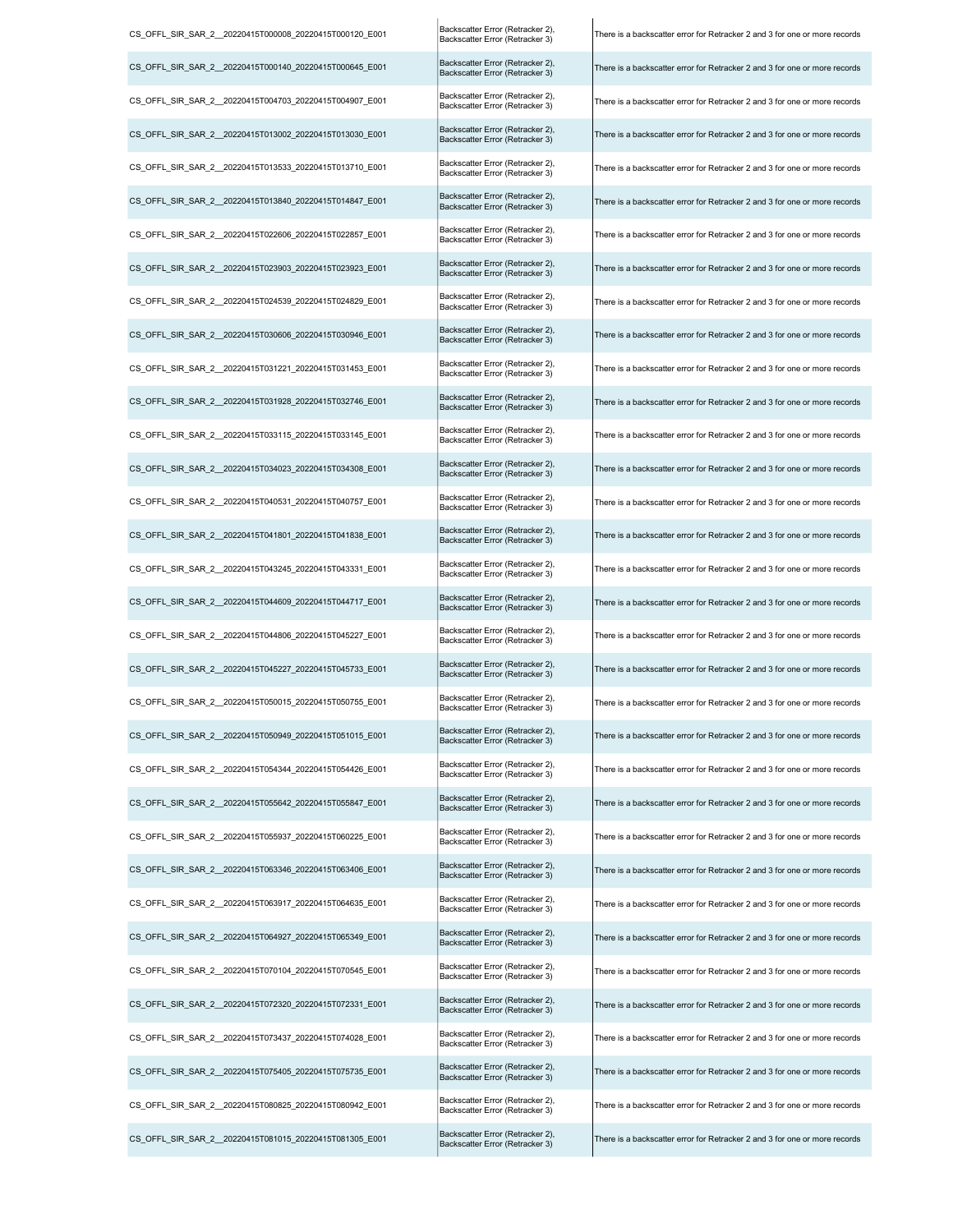| CS OFFL SIR SAR 2 20220415T081414 20220415T081617 E001  | Backscatter Error (Retracker 2),<br>Backscatter Error (Retracker 3) | There is a backscatter error for Retracker 2 and 3 for one or more records |
|---------------------------------------------------------|---------------------------------------------------------------------|----------------------------------------------------------------------------|
| CS OFFL SIR SAR 2 20220415T081833 20220415T082515 E001  | Backscatter Error (Retracker 2),<br>Backscatter Error (Retracker 3) | There is a backscatter error for Retracker 2 and 3 for one or more records |
| CS_OFFL_SIR_SAR_2_20220415T084606_20220415T084745_E001  | Backscatter Error (Retracker 2),<br>Backscatter Error (Retracker 3) | There is a backscatter error for Retracker 2 and 3 for one or more records |
| CS_OFFL_SIR_SAR_2_20220415T090215_20220415T090246_E001  | Backscatter Error (Retracker 2),<br>Backscatter Error (Retracker 3) | There is a backscatter error for Retracker 2 and 3 for one or more records |
| CS_OFFL_SIR_SAR_2_20220415T094121_20220415T094242_E001  | Backscatter Error (Retracker 2),<br>Backscatter Error (Retracker 3) | There is a backscatter error for Retracker 2 and 3 for one or more records |
| CS OFFL SIR SAR 2 20220415T094936 20220415T095205 E001  | Backscatter Error (Retracker 2),<br>Backscatter Error (Retracker 3) | There is a backscatter error for Retracker 2 and 3 for one or more records |
| CS OFFL SIR SAR 2 20220415T095239 20220415T095242 E001  | Backscatter Error (Retracker 2),<br>Backscatter Error (Retracker 3) | There is a backscatter error for Retracker 2 and 3 for one or more records |
| CS_OFFL_SIR_SAR_2_20220415T095704_20220415T100225_E001  | Backscatter Error (Retracker 2),<br>Backscatter Error (Retracker 3) | There is a backscatter error for Retracker 2 and 3 for one or more records |
| CS_OFFL_SIR_SAR_2_20220415T100245_20220415T100335_E001  | Backscatter Error (Retracker 2),<br>Backscatter Error (Retracker 3) | There is a backscatter error for Retracker 2 and 3 for one or more records |
| CS OFFL SIR SAR 2 20220415T101740 20220415T101845 E001  | Backscatter Error (Retracker 2),<br>Backscatter Error (Retracker 3) | There is a backscatter error for Retracker 2 and 3 for one or more records |
| CS_OFFL_SIR_SAR_2_20220415T104140_20220415T104152_E001  | Backscatter Error (Retracker 2),<br>Backscatter Error (Retracker 3) | There is a backscatter error for Retracker 2 and 3 for one or more records |
| CS OFFL SIR SAR 2 20220415T105413 20220415T105509 E001  | Backscatter Error (Retracker 2),<br>Backscatter Error (Retracker 3) | There is a backscatter error for Retracker 2 and 3 for one or more records |
| CS OFFL SIR SAR 2 20220415T113528 20220415T114137 E001  | Backscatter Error (Retracker 2),<br>Backscatter Error (Retracker 3) | There is a backscatter error for Retracker 2 and 3 for one or more records |
| CS_OFFL_SIR_SAR_2_20220415T114137_20220415T114452_E001  | Backscatter Error (Retracker 2),<br>Backscatter Error (Retracker 3) | There is a backscatter error for Retracker 2 and 3 for one or more records |
| CS_OFFL_SIR_SAR_2_20220415T123304_20220415T123454_E001  | Backscatter Error (Retracker 2),<br>Backscatter Error (Retracker 3) | There is a backscatter error for Retracker 2 and 3 for one or more records |
| CS_OFFL_SIR_SAR_2_20220415T131230_20220415T132008_E001  | Backscatter Error (Retracker 2),<br>Backscatter Error (Retracker 3) | There is a backscatter error for Retracker 2 and 3 for one or more records |
| CS OFFL SIR SAR 2 20220415T132043 20220415T132506 E001  | Backscatter Error (Retracker 2),<br>Backscatter Error (Retracker 3) | There is a backscatter error for Retracker 2 and 3 for one or more records |
| CS_OFFL_SIR_SAR_2__20220415T135023_20220415T135441_E001 | Backscatter Error (Retracker 2),<br>Backscatter Error (Retracker 3) | There is a backscatter error for Retracker 2 and 3 for one or more records |
| CS_OFFL_SIR_SAR_2_20220415T140105_20220415T140126_E001  | Backscatter Error (Retracker 2),<br>Backscatter Error (Retracker 3) | There is a backscatter error for Retracker 2 and 3 for one or more records |
| CS_OFFL_SIR_SAR_2_20220415T141158_20220415T141402_E001  | Backscatter Error (Retracker 2),<br>Backscatter Error (Retracker 3) | There is a backscatter error for Retracker 2 and 3 for one or more records |
| CS_OFFL_SIR_SAR_2_20220415T144759_20220415T144809_E001  | Backscatter Error (Retracker 2),<br>Backscatter Error (Retracker 3) | There is a backscatter error for Retracker 2 and 3 for one or more records |
| CS OFFL SIR SAR 2 20220415T145146 20220415T145830 E001  | Backscatter Error (Retracker 2),<br>Backscatter Error (Retracker 3) | There is a backscatter error for Retracker 2 and 3 for one or more records |
| CS_OFFL_SIR_SAR_2_20220415T145830_20220415T150123_E001  | Backscatter Error (Retracker 2),<br>Backscatter Error (Retracker 3) | There is a backscatter error for Retracker 2 and 3 for one or more records |
| CS OFFL SIR SAR 2 20220415T150530 20220415T150716 E001  | Backscatter Error (Retracker 2),<br>Backscatter Error (Retracker 3) | There is a backscatter error for Retracker 2 and 3 for one or more records |
| CS OFFL SIR SAR 2 20220415T151029 20220415T151053 E001  | Backscatter Error (Retracker 2),<br>Backscatter Error (Retracker 3) | There is a backscatter error for Retracker 2 and 3 for one or more records |
| CS_OFFL_SIR_SAR_2_20220415T151101_20220415T151339_E001  | Backscatter Error (Retracker 2),<br>Backscatter Error (Retracker 3) | There is a backscatter error for Retracker 2 and 3 for one or more records |
| CS OFFL SIR SAR 2 20220415T152526 20220415T152652 E001  | Backscatter Error (Retracker 2),<br>Backscatter Error (Retracker 3) | There is a backscatter error for Retracker 2 and 3 for one or more records |
| CS OFFL SIR SAR 2 20220415T152653 20220415T152746 E001  | Backscatter Error (Retracker 2),<br>Backscatter Error (Retracker 3) | There is a backscatter error for Retracker 2 and 3 for one or more records |
| CS_OFFL_SIR_SAR_2_20220415T154020_20220415T154056_E001  | Backscatter Error (Retracker 2),<br>Backscatter Error (Retracker 3) | There is a backscatter error for Retracker 2 and 3 for one or more records |
| CS_OFFL_SIR_SAR_2_20220415T155037_20220415T155335_E001  | Backscatter Error (Retracker 2),<br>Backscatter Error (Retracker 3) | There is a backscatter error for Retracker 2 and 3 for one or more records |
| CS_OFFL_SIR_SAR_2_20220415T161551_20220415T161835_E001  | Backscatter Error (Retracker 2),<br>Backscatter Error (Retracker 3) | There is a backscatter error for Retracker 2 and 3 for one or more records |
| CS OFFL SIR SAR 2 20220415T162804 20220415T162910 E001  | Backscatter Error (Retracker 2),<br>Backscatter Error (Retracker 3) | There is a backscatter error for Retracker 2 and 3 for one or more records |
| CS OFFL SIR SAR 2 20220415T163111 20220415T163730 E001  | Backscatter Error (Retracker 2),<br>Backscatter Error (Retracker 3) | There is a backscatter error for Retracker 2 and 3 for one or more records |
| CS_OFFL_SIR_SAR_2_20220415T163730_20220415T163931_E001  | Backscatter Error (Retracker 2),<br>Backscatter Error (Retracker 3) | There is a backscatter error for Retracker 2 and 3 for one or more records |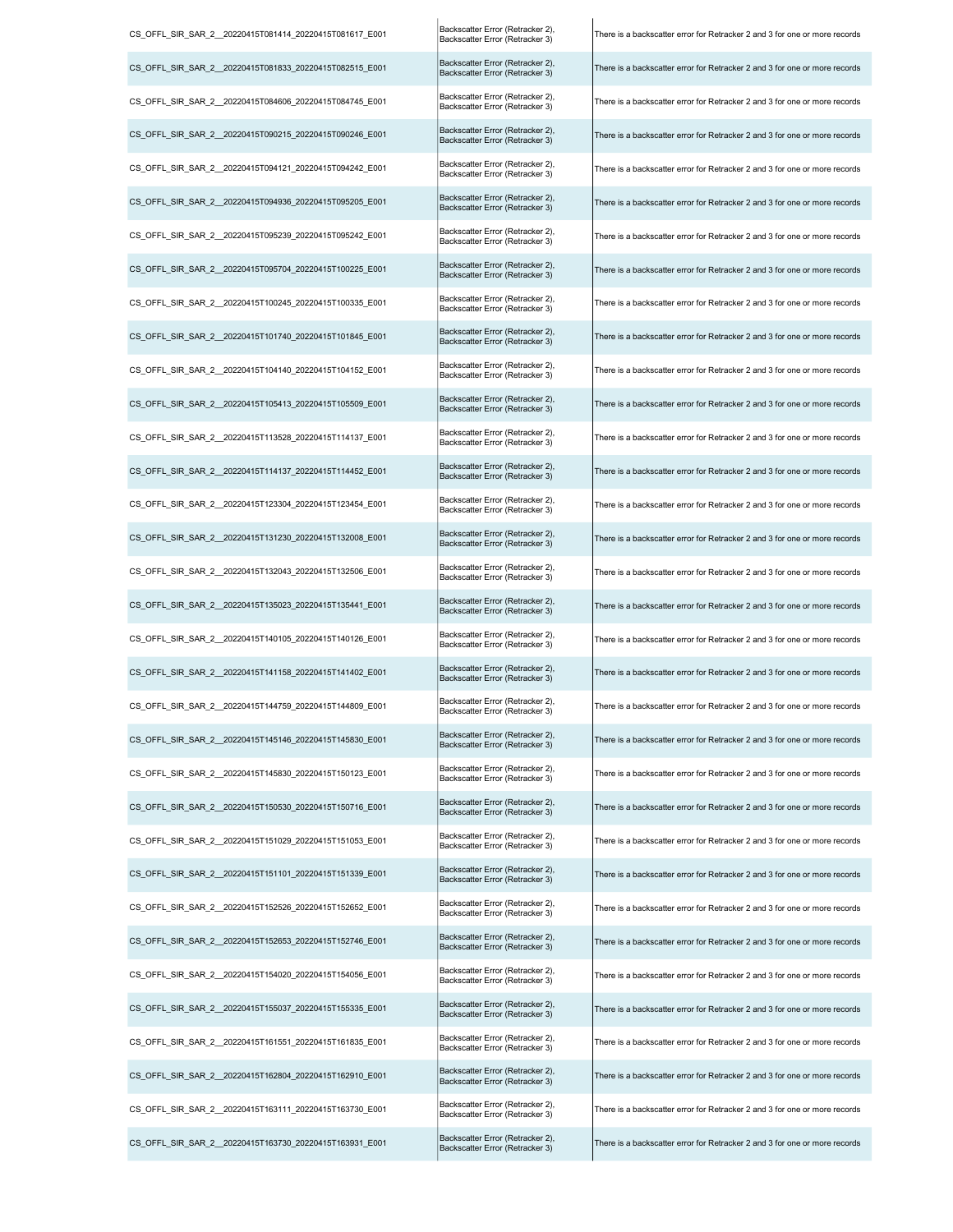| CS_OFFL_SIR_SAR_2__20220415T164159_20220415T164923_E001 | Backscatter Error (Retracker 2),<br>Backscatter Error (Retracker 3) | There is a backscatter error for Retracker 2 and 3 for one or more records |
|---------------------------------------------------------|---------------------------------------------------------------------|----------------------------------------------------------------------------|
| CS OFFL SIR SAR 2 20220415T165102 20220415T165153 E001  | Backscatter Error (Retracker 2),<br>Backscatter Error (Retracker 3) | There is a backscatter error for Retracker 2 and 3 for one or more records |
| CS_OFFL_SIR_SAR_2__20220415T170442_20220415T170516_E001 | Backscatter Error (Retracker 2),<br>Backscatter Error (Retracker 3) | There is a backscatter error for Retracker 2 and 3 for one or more records |
| CS_OFFL_SIR_SAR_2__20220415T171850_20220415T172106_E001 | Backscatter Error (Retracker 2),<br>Backscatter Error (Retracker 3) | There is a backscatter error for Retracker 2 and 3 for one or more records |
| CS_OFFL_SIR_SAR_2__20220415T173152_20220415T173334_E001 | Backscatter Error (Retracker 2),<br>Backscatter Error (Retracker 3) | There is a backscatter error for Retracker 2 and 3 for one or more records |
| CS_OFFL_SIR_SAR_2__20220415T180548_20220415T180743_E001 | Backscatter Error (Retracker 2),<br>Backscatter Error (Retracker 3) | There is a backscatter error for Retracker 2 and 3 for one or more records |
| CS OFFL SIR SAR 2 20220415T181008 20220415T181135 E001  | Backscatter Error (Retracker 2),<br>Backscatter Error (Retracker 3) | There is a backscatter error for Retracker 2 and 3 for one or more records |
| CS_OFFL_SIR_SAR_2__20220415T181154_20220415T181627_E001 | Backscatter Error (Retracker 2),<br>Backscatter Error (Retracker 3) | There is a backscatter error for Retracker 2 and 3 for one or more records |
| CS_OFFL_SIR_SAR_2__20220415T181627_20220415T181740_E001 | Backscatter Error (Retracker 2),<br>Backscatter Error (Retracker 3) | There is a backscatter error for Retracker 2 and 3 for one or more records |
| CS_OFFL_SIR_SAR_2__20220415T182137_20220415T182226_E001 | Backscatter Error (Retracker 2),<br>Backscatter Error (Retracker 3) | There is a backscatter error for Retracker 2 and 3 for one or more records |
| CS_OFFL_SIR_SAR_2__20220415T184143_20220415T184150_E001 | Backscatter Error (Retracker 2),<br>Backscatter Error (Retracker 3) | There is a backscatter error for Retracker 2 and 3 for one or more records |
| CS OFFL SIR SAR 2 20220415T185428 20220415T190116 E001  | Backscatter Error (Retracker 2),<br>Backscatter Error (Retracker 3) | There is a backscatter error for Retracker 2 and 3 for one or more records |
| CS OFFL SIR SAR 2 20220415T191217 20220415T191235 E001  | Backscatter Error (Retracker 2),<br>Backscatter Error (Retracker 3) | There is a backscatter error for Retracker 2 and 3 for one or more records |
| CS_OFFL_SIR_SAR_2__20220415T192813_20220415T193014_E001 | Backscatter Error (Retracker 2),<br>Backscatter Error (Retracker 3) | There is a backscatter error for Retracker 2 and 3 for one or more records |
| CS_OFFL_SIR_SAR_2__20220415T194958_20220415T195502_E001 | Backscatter Error (Retracker 2),<br>Backscatter Error (Retracker 3) | There is a backscatter error for Retracker 2 and 3 for one or more records |
| CS_OFFL_SIR_SAR_2__20220415T195502_20220415T195629_E001 | Backscatter Error (Retracker 2),<br>Backscatter Error (Retracker 3) | There is a backscatter error for Retracker 2 and 3 for one or more records |
| CS_OFFL_SIR_SAR_2__20220415T200431_20220415T200641_E001 | Backscatter Error (Retracker 2),<br>Backscatter Error (Retracker 3) | There is a backscatter error for Retracker 2 and 3 for one or more records |
| CS_OFFL_SIR_SAR_2__20220415T203036_20220415T203432_E001 | Backscatter Error (Retracker 2),<br>Backscatter Error (Retracker 3) | There is a backscatter error for Retracker 2 and 3 for one or more records |
| CS_OFFL_SIR_SAR_2__20220415T203500_20220415T203518_E001 | Backscatter Error (Retracker 2),<br>Backscatter Error (Retracker 3) | There is a backscatter error for Retracker 2 and 3 for one or more records |
| CS_OFFL_SIR_SAR_2__20220415T205135_20220415T205201_E001 | Backscatter Error (Retracker 2),<br>Backscatter Error (Retracker 3) | There is a backscatter error for Retracker 2 and 3 for one or more records |
| CS_OFFL_SIR_SAR_2__20220415T210641_20220415T210820_E001 | Backscatter Error (Retracker 2),<br>Backscatter Error (Retracker 3) | There is a backscatter error for Retracker 2 and 3 for one or more records |
| CS OFFL SIR SAR 2 20220415T211041 20220415T211132 E001  | Backscatter Error (Retracker 2),<br>Backscatter Error (Retracker 3) | There is a backscatter error for Retracker 2 and 3 for one or more records |
| CS OFFL SIR SAR 2 20220415T211132 20220415T211531 E001  | Backscatter Error (Retracker 2),<br>Backscatter Error (Retracker 3) | There is a backscatter error for Retracker 2 and 3 for one or more records |
| CS_OFFL_SIR_SAR_2__20220415T212949_20220415T213118_E001 | Backscatter Error (Retracker 2),<br>Backscatter Error (Retracker 3) | There is a backscatter error for Retracker 2 and 3 for one or more records |
| CS_OFFL_SIR_SAR_2__20220415T213127_20220415T213555_E001 | Backscatter Error (Retracker 2),<br>Backscatter Error (Retracker 3) | There is a backscatter error for Retracker 2 and 3 for one or more records |
| CS OFFL SIR SAR 2 20220415T213813 20220415T213900 E001  | Backscatter Error (Retracker 2),<br>Backscatter Error (Retracker 3) | There is a backscatter error for Retracker 2 and 3 for one or more records |
| CS OFFL SIR SAR 2 20220415T214037 20220415T214045 E001  | Backscatter Error (Retracker 2),<br>Backscatter Error (Retracker 3) | There is a backscatter error for Retracker 2 and 3 for one or more records |
| CS_OFFL_SIR_SAR_2__20220415T214128_20220415T214347_E001 | Backscatter Error (Retracker 2),<br>Backscatter Error (Retracker 3) | There is a backscatter error for Retracker 2 and 3 for one or more records |
| CS_OFFL_SIR_SAR_2_20220415T215100_20220415T215221_E001  | Backscatter Error (Retracker 2),<br>Backscatter Error (Retracker 3) | There is a backscatter error for Retracker 2 and 3 for one or more records |
| CS_OFFL_SIR_SAR_2__20220415T221747_20220415T221836_E001 | Backscatter Error (Retracker 2),<br>Backscatter Error (Retracker 3) | There is a backscatter error for Retracker 2 and 3 for one or more records |
| CS_OFFL_SIR_SAR_2__20220415T223040_20220415T223128_E001 | Backscatter Error (Retracker 2),<br>Backscatter Error (Retracker 3) | There is a backscatter error for Retracker 2 and 3 for one or more records |
| CS OFFL SIR SAR 2 20220415T230717 20220415T230942 E001  | Backscatter Error (Retracker 2),<br>Backscatter Error (Retracker 3) | There is a backscatter error for Retracker 2 and 3 for one or more records |
| CS_OFFL_SIR_SAR_2__20220415T230957_20220415T231055_E001 | Backscatter Error (Retracker 2),<br>Backscatter Error (Retracker 3) | There is a backscatter error for Retracker 2 and 3 for one or more records |
| CS_OFFL_SIR_SAR_2__20220415T231116_20220415T231524_E001 | Backscatter Error (Retracker 2),<br>Backscatter Error (Retracker 3) | There is a backscatter error for Retracker 2 and 3 for one or more records |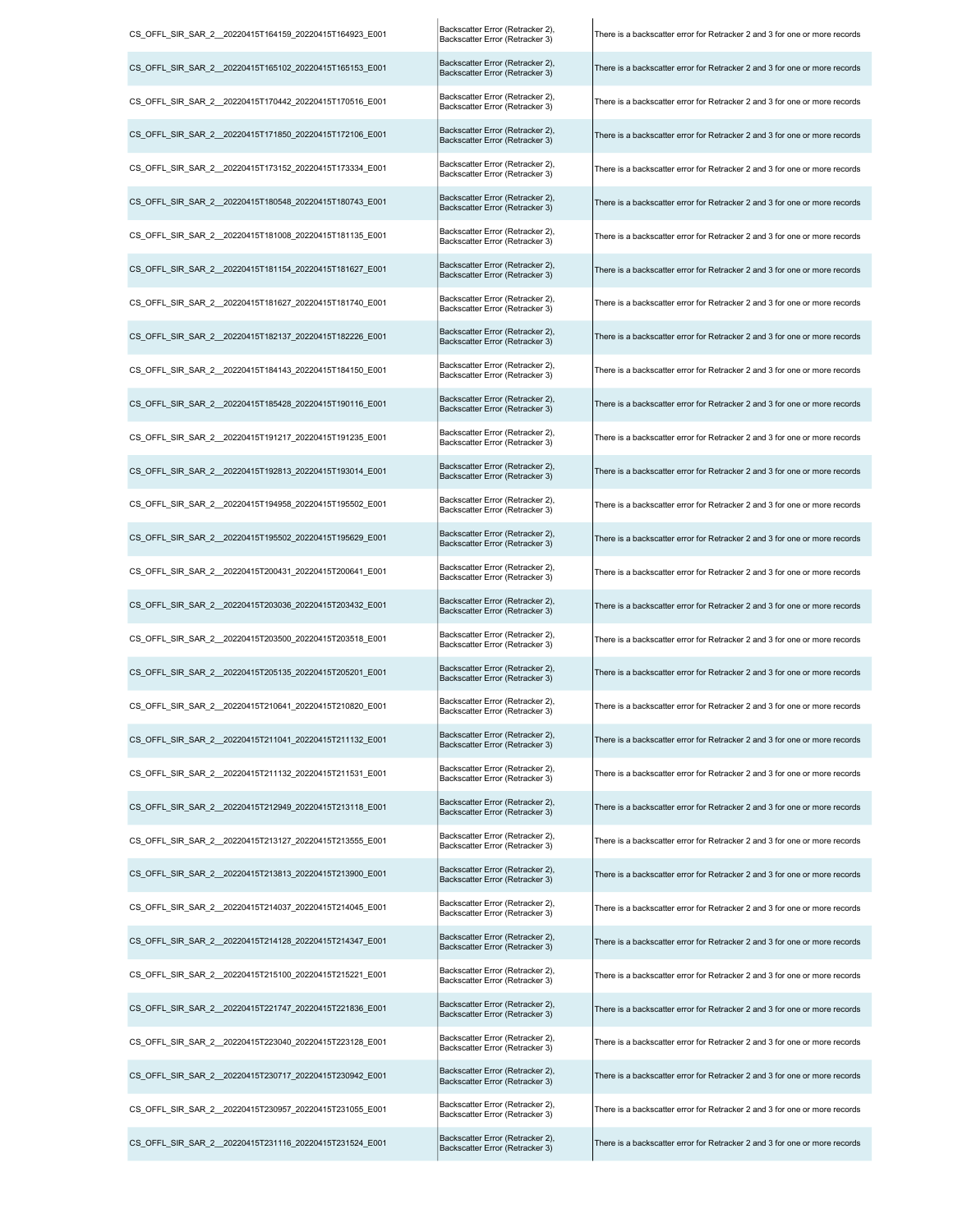| CS_OFFL_SIR_SAR_2_20220415T235630_20220415T235814_E001  | Backscatter Error (Retracker 2),<br>Backscatter Error (Retracker 3)                                                              | There is a backscatter error for Retracker 2 and 3 for one or more records                                                                                                            |
|---------------------------------------------------------|----------------------------------------------------------------------------------------------------------------------------------|---------------------------------------------------------------------------------------------------------------------------------------------------------------------------------------|
| CS_OFFL_SIR_SIN_2_20220414T235936_20220415T000007_E001  | Backscatter Error (Retracker 2),<br>Backscatter Error (Retracker 3), SARIn X<br>track Angle Error, Surface model<br>unavailable  | There is a backscatter error for Retracker 2 and 3, an ambiguous angle was<br>detected for SARIn mode, and no DEM or Slope Model was used for the<br>location for one or more records |
| CS OFFL SIR SIN 2 20220415T000120 20220415T000139 E001  | Backscatter Error (Retracker 2),<br>Backscatter Error (Retracker 3), SARIn ><br>track Angle Error, Surface model<br>unavailable  | There is a backscatter error for Retracker 2 and 3, an ambiguous angle was<br>detected for SARIn mode, and no DEM or Slope Model was used for the<br>location for one or more records |
| CS_OFFL_SIR_SIN_2_20220415T000645_20220415T001902_E001  | Backscatter Error (Retracker 2),<br>Backscatter Error (Retracker 3), SARIn X<br>track Angle Error, Surface model<br>unavailable  | There is a backscatter error for Retracker 2 and 3, an ambiguous angle was<br>detected for SARIn mode, and no DEM or Slope Model was used for the<br>location for one or more records |
| CS OFFL SIR SIN 2 20220415T004907 20220415T005028 E001  | Backscatter Error (Retracker 2),<br>Backscatter Error (Retracker 3), SARIn X<br>track Angle Error                                | There is a backscatter error for Retracker 2 and 3 and an ambiguous angle<br>was detected for SARIn mode for one or more records                                                      |
| CS OFFL SIR SIN 2 20220415T005113 20220415T005311 E001  | SARIn X-track Angle Error                                                                                                        | An ambiguous angle was detected for SARIn mode for one or more records                                                                                                                |
| CS OFFL SIR SIN 2 20220415T005913 20220415T010044 E001  | Backscatter Error (Retracker 2),<br>Backscatter Error (Retracker 3), SARIn X<br>track Angle Error                                | There is a backscatter error for Retracker 2 and 3 and an ambiguous angle<br>was detected for SARIn mode for one or more records                                                      |
| CS_OFFL_SIR_SIN_2_20220415T014847_20220415T015215_E001  | Backscatter Error (Retracker 2),<br>Backscatter Error (Retracker 3), SARIn X<br>track Angle Error, Surface model<br>unavailable  | There is a backscatter error for Retracker 2 and 3, an ambiguous angle was<br>detected for SARIn mode, and no DEM or Slope Model was used for the<br>location for one or more records |
| CS_OFFL_SIR_SIN_2_20220415T022857_20220415T023220_E001  | Backscatter Error (Retracker 2),<br>Backscatter Error (Retracker 3), SARIn X<br>track Angle Error                                | There is a backscatter error for Retracker 2 and 3 and an ambiguous angle<br>was detected for SARIn mode for one or more records                                                      |
| CS OFFL SIR SIN 2 20220415T023745 20220415T023903 E001  | Backscatter Error (Retracker 2),<br>Backscatter Error (Retracker 3), SARIn X<br>track Angle Error                                | There is a backscatter error for Retracker 2 and 3 and an ambiguous angle<br>was detected for SARIn mode for one or more records                                                      |
| CS OFFL SIR SIN 2 20220415T031508 20220415T031559 E001  | Backscatter Error (Retracker 2),<br>Backscatter Error (Retracker 3)                                                              | There is a backscatter error for Retracker 2 and 3 for one or more records                                                                                                            |
| CS_OFFL_SIR_SIN_2_20220415T032746_20220415T033115_E001  | Backscatter Error (Retracker 2),<br>Backscatter Error (Retracker 3)                                                              | There is a backscatter error for Retracker 2 and 3 for one or more records                                                                                                            |
| CS OFFL SIR SIN 2 20220415T040757 20220415T041118 E001  | Backscatter Error (Retracker 2),<br>Backscatter Error (Retracker 3), SARIn X-<br>track Angle Error                               | There is a backscatter error for Retracker 2 and 3 and an ambiguous angle<br>was detected for SARIn mode for one or more records                                                      |
| CS_OFFL_SIR_SIN_2_20220415T041638_20220415T041801_E001  | Backscatter Error (Retracker 2),<br>Backscatter Error (Retracker 3), SARIn X<br>track Angle Error                                | There is a backscatter error for Retracker 2 and 3 and an ambiguous angle<br>was detected for SARIn mode for one or more records                                                      |
| CS_OFFL_SIR_SIN_2_20220415T043814_20220415T044139_E001  | Backscatter Error (Retracker 2),<br>Backscatter Error (Retracker 3)                                                              | There is a backscatter error for Retracker 2 and 3 for one or more records                                                                                                            |
| CS OFFL SIR SIN 2 20220415T045733 20220415T050015 E001  | Backscatter Error (Retracker 2),<br>Backscatter Error (Retracker 3), SARIn X-<br>track Angle Error                               | There is a backscatter error for Retracker 2 and 3 and an ambiguous angle<br>was detected for SARIn mode for one or more records                                                      |
| CS OFFL SIR SIN 2 20220415T054426 20220415T054630 E001  | Backscatter Error (Retracker 2),<br>Backscatter Error (Retracker 3), SARIn X-<br>track Angle Error                               | There is a backscatter error for Retracker 2 and 3 and an ambiguous angle<br>was detected for SARIn mode for one or more records                                                      |
| CS_OFFL_SIR_SIN_2_20220415T055513_20220415T055642 E001  | Backscatter Error (Retracker 2),<br>Backscatter Error (Retracker 3), SARIn X<br>track Angle Error                                | There is a backscatter error for Retracker 2 and 3 and an ambiguous angle<br>was detected for SARIn mode for one or more records                                                      |
| CS OFFL SIR SIN 2 20220415T063406 20220415T063451 E001  | Backscatter Error (Retracker 2),<br>Backscatter Error (Retracker 3), SARIn X-<br>track Angle Error                               | There is a backscatter error for Retracker 2 and 3 and an ambiguous angle<br>was detected for SARIn mode for one or more records                                                      |
| CS OFFL SIR SIN 2 20220415T063451 20220415T063509 E001  | SARIn X-track Angle Error                                                                                                        | An ambiguous angle was detected for SARIn mode for one or more records                                                                                                                |
| CS_OFFL_SIR_SIN_2_20220415T063814_20220415T063917_E001  | Backscatter Error (Retracker 2),<br>Backscatter Error (Retracker 3), SARIn X<br>track Angle Error                                | There is a backscatter error for Retracker 2 and 3 and an ambiguous angle<br>was detected for SARIn mode for one or more records                                                      |
| CS OFFL SIR SIN 2 20220415T072331 20220415T072508 E001  | Backscatter Error (Retracker 2),<br>Backscatter Error (Retracker 3), SARIn X-<br>track Angle Error                               | There is a backscatter error for Retracker 2 and 3 and an ambiguous angle<br>was detected for SARIn mode for one or more records                                                      |
| CS_OFFL_SIR_SIN_2_20220415T073233_20220415T073437_E001  | Backscatter Error (Retracker 2),<br>Backscatter Error (Retracker 3), SARIn X<br>track Angle Error                                | There is a backscatter error for Retracker 2 and 3 and an ambiguous angle<br>was detected for SARIn mode for one or more records                                                      |
| CS_OFFL_SIR_SIN_2_20220415T081305_20220415T081413_E001  | Backscatter Error (Retracker 2),<br>Backscatter Error (Retracker 3), SARIn X<br>track Angle Error                                | There is a backscatter error for Retracker 2 and 3 and an ambiguous angle<br>was detected for SARIn mode for one or more records                                                      |
| CS_OFFL_SIR_SIN_2__20220415T081617_20220415T081754_E001 | Backscatter Error (Retracker 2),<br>Backscatter Error (Retracker 3), SARIn ><br>track Angle Error, Surface model<br>unavailable  | There is a backscatter error for Retracker 2 and 3, an ambiguous angle was<br>detected for SARIn mode, and no DEM or Slope Model was used for the<br>location for one or more records |
| CS OFFL SIR SIN 2 20220415T081755 20220415T081833 E001  | SARIn X-track Angle Error, Surface<br>model unavailable                                                                          | An ambiguous angle was detected for SARIn mode and no DEM or Slope<br>Model was used for one or more records                                                                          |
| CS_OFFL_SIR_SIN_2_20220415T083307_20220415T083546_E001  | Backscatter Error (Retracker 2),<br>Backscatter Error (Retracker 3)                                                              | There is a backscatter error for Retracker 2 and 3 for one or more records                                                                                                            |
| CS_OFFL_SIR_SIN_2_20220415T090246_20220415T090433_E001  | Backscatter Error (Retracker 2),<br>Backscatter Error (Retracker 3), SARIn X-<br>track Angle Error                               | There is a backscatter error for Retracker 2 and 3 and an ambiguous angle<br>was detected for SARIn mode for one or more records                                                      |
| CS_OFFL_SIR_SIN_2_20220415T091115_20220415T091809_E001  | Backscatter Error (Retracker 2),<br>Backscatter Error (Retracker 3), SARIn X-<br>track Angle Error                               | There is a backscatter error for Retracker 2 and 3 and an ambiguous angle<br>was detected for SARIn mode for one or more records                                                      |
| CS_OFFL_SIR_SIN_2_20220415T091931_20220415T092250_E001  | Backscatter Error (Retracker 2),<br>Backscatter Error (Retracker 3), SARIn X-<br>track Angle Error, Surface model<br>unavailable | There is a backscatter error for Retracker 2 and 3, an ambiguous angle was<br>detected for SARIn mode, and no DEM or Slope Model was used for the<br>location for one or more records |
| CS OFFL SIR SIN 2 20220415T093118 20220415T093509 E001  | Backscatter Error (Retracker 2),<br>Backscatter Error (Retracker 3), SARIn ><br>track Angle Error, Surface model<br>unavailable  | There is a backscatter error for Retracker 2 and 3, an ambiguous angle was<br>detected for SARIn mode, and no DEM or Slope Model was used for the<br>location for one or more records |
| CS_OFFL_SIR_SIN_2_20220415T093958_20220415T094121_E001  | Backscatter Error (Retracker 2),<br>Backscatter Error (Retracker 3)                                                              | There is a backscatter error for Retracker 2 and 3 for one or more records                                                                                                            |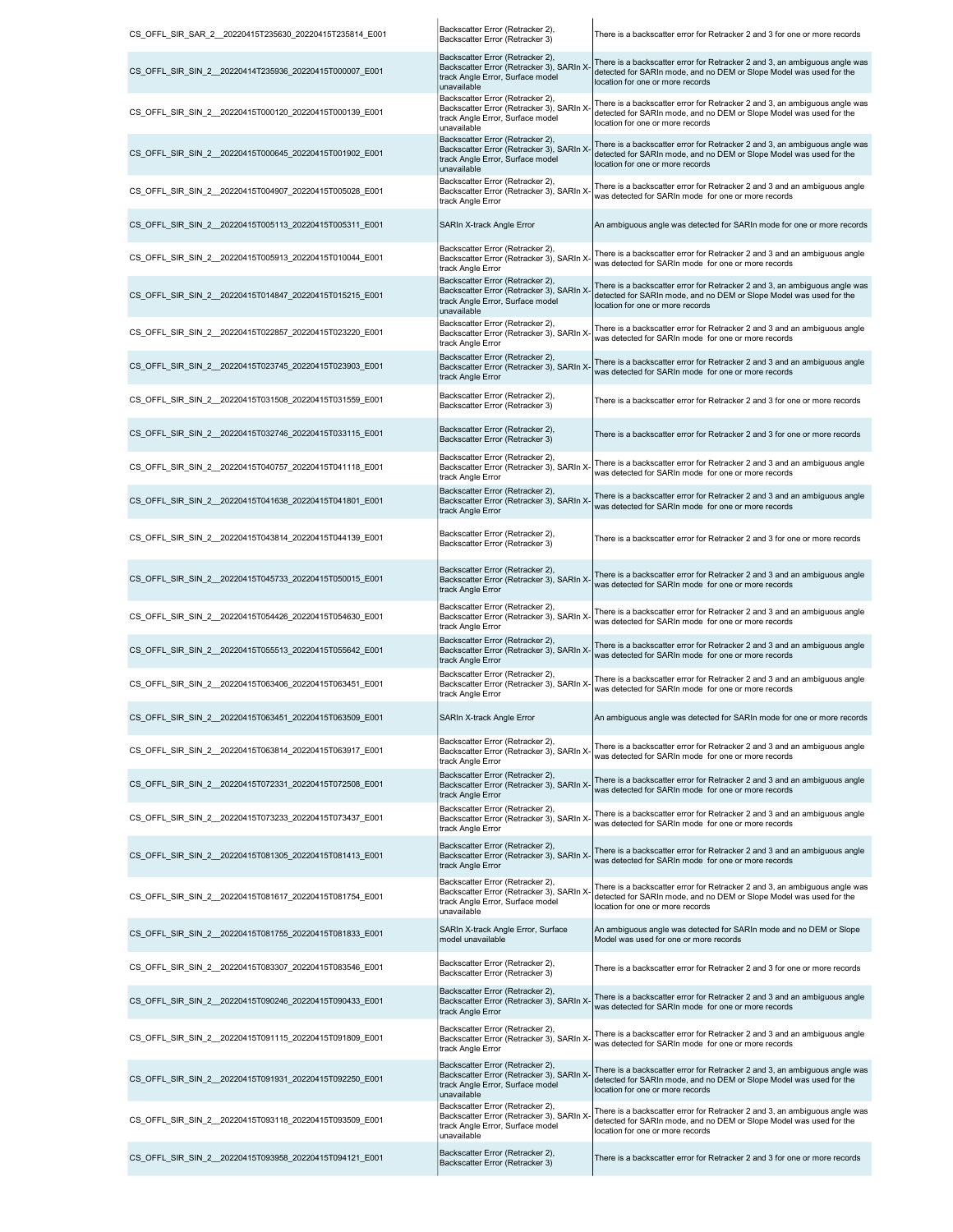| CS OFFL SIR SIN 2 20220415T095205 20220415T095239 E001  | Backscatter Error (Retracker 2),<br>Backscatter Error (Retracker 3)                                                             | There is a backscatter error for Retracker 2 and 3 for one or more records                                                                                                            |
|---------------------------------------------------------|---------------------------------------------------------------------------------------------------------------------------------|---------------------------------------------------------------------------------------------------------------------------------------------------------------------------------------|
| CS OFFL SIR SIN 2 20220415T095242 20220415T095704 E001  | Backscatter Error (Retracker 2),<br>Backscatter Error (Retracker 3), SARIn X<br>track Angle Error, Surface model<br>unavailable | There is a backscatter error for Retracker 2 and 3, an ambiguous angle was<br>detected for SARIn mode, and no DEM or Slope Model was used for the<br>location for one or more records |
| CS_OFFL_SIR_SIN_2_20220415T100225_20220415T100245_E001  | Backscatter Error (Retracker 2),<br>Backscatter Error (Retracker 3)                                                             | There is a backscatter error for Retracker 2 and 3 for one or more records                                                                                                            |
| CS_OFFL_SIR_SIN_2_20220415T101308_20220415T101708_E001  | SARIn X-track Angle Error, Surface<br>model unavailable                                                                         | An ambiguous angle was detected for SARIn mode and no DEM or Slope<br>Model was used for one or more records                                                                          |
| CS_OFFL_SIR_SIN_2_20220415T104152_20220415T104507_E001  | Backscatter Error (Retracker 2),<br>Backscatter Error (Retracker 3), SARIn X-<br>track Angle Error                              | There is a backscatter error for Retracker 2 and 3 and an ambiguous angle<br>was detected for SARIn mode for one or more records                                                      |
| CS OFFL SIR SIN 2 20220415T104908 20220415T104913 E001  | SARIn X-track Angle Error                                                                                                       | An ambiguous angle was detected for SARIn mode for one or more records                                                                                                                |
| CS OFFL SIR SIN 2 20220415T105205 20220415T105413 E001  | Backscatter Error (Retracker 2),<br>Backscatter Error (Retracker 3), SARIn X<br>track Angle Error                               | There is a backscatter error for Retracker 2 and 3 and an ambiguous angle<br>was detected for SARIn mode for one or more records                                                      |
| CS OFFL SIR SIN 2 20220415T112932 20220415T113527 E001  | Backscatter Error (Retracker 2),<br>Backscatter Error (Retracker 3), SARIn X<br>track Angle Error, Surface model<br>unavailable | There is a backscatter error for Retracker 2 and 3, an ambiguous angle was<br>detected for SARIn mode, and no DEM or Slope Model was used for the<br>location for one or more records |
| CS OFFL SIR SIN 2 20220415T115152 20220415T115307 E001  | SARIn X-track Angle Error, Surface<br>model unavailable                                                                         | An ambiguous angle was detected for SARIn mode and no DEM or Slope<br>Model was used for one or more records                                                                          |
| CS OFFL SIR SIN_2_20220415T122117_20220415T122250_E001  | Backscatter Error (Retracker 2),<br>Backscatter Error (Retracker 3), SARIn X<br>track Angle Error                               | There is a backscatter error for Retracker 2 and 3 and an ambiguous angle<br>was detected for SARIn mode for one or more records                                                      |
| CS_OFFL_SIR_SIN_2__20220415T122807_20220415T122814_E001 | SARIn X-track Angle Error                                                                                                       | An ambiguous angle was detected for SARIn mode for one or more records                                                                                                                |
| CS OFFL SIR SIN 2 20220415T123140 20220415T123304 E001  | Backscatter Error (Retracker 2),<br>Backscatter Error (Retracker 3), SARIn X<br>track Angle Error                               | There is a backscatter error for Retracker 2 and 3 and an ambiguous angle<br>was detected for SARIn mode for one or more records                                                      |
| CS OFFL SIR SIN 2 20220415T130818 20220415T131230 E001  | Backscatter Error (Retracker 2),<br>Backscatter Error (Retracker 3), SARIn X<br>track Angle Error, Surface model<br>unavailable | There is a backscatter error for Retracker 2 and 3, an ambiguous angle was<br>detected for SARIn mode, and no DEM or Slope Model was used for the<br>location for one or more records |
| CS OFFL SIR SIN 2 20220415T132008 20220415T132043 E001  | Backscatter Error (Retracker 2),<br>Backscatter Error (Retracker 3), SARIn X<br>track Angle Error, Surface model<br>unavailable | There is a backscatter error for Retracker 2 and 3, an ambiguous angle was<br>detected for SARIn mode, and no DEM or Slope Model was used for the<br>location for one or more records |
| CS_OFFL_SIR_SIN_2__20220415T140126_20220415T140251_E001 | Backscatter Error (Retracker 2),<br>Backscatter Error (Retracker 3), SARIn X<br>track Angle Error                               | There is a backscatter error for Retracker 2 and 3 and an ambiguous angle<br>was detected for SARIn mode for one or more records                                                      |
| CS OFFL SIR SIN 2 20220415T140843 20220415T140846 E001  | SARIn X-track Angle Error                                                                                                       | An ambiguous angle was detected for SARIn mode for one or more records                                                                                                                |
| CS_OFFL_SIR_SIN_2_20220415T141044_20220415T141157_E001  | Backscatter Error (Retracker 2),<br>Backscatter Error (Retracker 3), SARIn X-<br>track Angle Error                              | There is a backscatter error for Retracker 2 and 3 and an ambiguous angle<br>was detected for SARIn mode for one or more records                                                      |
| CS OFFL SIR SIN 2 20220415T144809 20220415T144855 E001  | Backscatter Error (Retracker 2),<br>Backscatter Error (Retracker 3)                                                             | There is a backscatter error for Retracker 2 and 3 for one or more records                                                                                                            |
| CS OFFL SIR SIN 2 20220415T144941 20220415T145146 E001  | Backscatter Error (Retracker 2),<br>Backscatter Error (Retracker 3)                                                             | There is a backscatter error for Retracker 2 and 3 for one or more records                                                                                                            |
| CS_OFFL_SIR_SIN_2_20220415T150222_20220415T150303_E001  | Backscatter Error (Retracker 2),<br>Backscatter Error (Retracker 3)                                                             | There is a backscatter error for Retracker 2 and 3 for one or more records                                                                                                            |
| CS OFFL SIR SIN 2 20220415T150406 20220415T150530 E001  | Backscatter Error (Retracker 2),<br>Backscatter Error (Retracker 3)                                                             | There is a backscatter error for Retracker 2 and 3 for one or more records                                                                                                            |
| CS OFFL SIR SIN 2 20220415T151053 20220415T151101 E001  | Backscatter Error (Retracker 2),<br>Backscatter Error (Retracker 3)                                                             | There is a backscatter error for Retracker 2 and 3 for one or more records                                                                                                            |
| CS OFFL SIR SIN 2 20220415T154056 20220415T154222 E001  | Backscatter Error (Retracker 2),<br>Backscatter Error (Retracker 3), SARIn X<br>track Angle Error                               | There is a backscatter error for Retracker 2 and 3 and an ambiguous angle<br>was detected for SARIn mode for one or more records                                                      |
| CS_OFFL_SIR_SIN_2_20220415T154735_20220415T155037_E001  | Backscatter Error (Retracker 2),<br>Backscatter Error (Retracker 3), SARIn X-<br>track Angle Error                              | There is a backscatter error for Retracker 2 and 3 and an ambiguous angle<br>was detected for SARIn mode for one or more records                                                      |
| CS OFFL SIR SIN 2 20220415T172106 20220415T172409 E001  | Backscatter Error (Retracker 2),<br>Backscatter Error (Retracker 3), SARIn X<br>track Angle Error                               | There is a backscatter error for Retracker 2 and 3 and an ambiguous angle<br>was detected for SARIn mode for one or more records                                                      |
| CS OFFL SIR SIN 2 20220415T172638 20220415T173152 E001  | Backscatter Error (Retracker 2),<br>Backscatter Error (Retracker 3), SARIn X<br>track Angle Error                               | There is a backscatter error for Retracker 2 and 3 and an ambiguous angle<br>was detected for SARIn mode for one or more records                                                      |
| CS_OFFL_SIR_SIN_2__20220415T181135_20220415T181154_E001 | Backscatter Error (Retracker 2),<br>Backscatter Error (Retracker 3)                                                             | There is a backscatter error for Retracker 2 and 3 for one or more records                                                                                                            |
| CS OFFL SIR SIN 2 20220415T181740 20220415T182137 E001  | Backscatter Error (Retracker 2),<br>Backscatter Error (Retracker 3), SARIn X<br>track Angle Error                               | There is a backscatter error for Retracker 2 and 3 and an ambiguous angle<br>was detected for SARIn mode for one or more records                                                      |
| CS OFFL SIR SIN 2 20220415T190116 20220415T190350 E001  | Backscatter Error (Retracker 2),<br>Backscatter Error (Retracker 3), SARIn X<br>track Angle Error                               | There is a backscatter error for Retracker 2 and 3 and an ambiguous angle<br>was detected for SARIn mode for one or more records                                                      |
| CS_OFFL_SIR_SIN_2_20220415T190546_20220415T190737_E001  | SARIn X-track Angle Error                                                                                                       | An ambiguous angle was detected for SARIn mode for one or more records                                                                                                                |
| CS OFFL SIR SIN 2 20220415T191051 20220415T191217 E001  | Backscatter Error (Retracker 2),<br>Backscatter Error (Retracker 3), SARIn X<br>track Angle Error                               | There is a backscatter error for Retracker 2 and 3 and an ambiguous angle<br>was detected for SARIn mode for one or more records                                                      |
| CS OFFL SIR SIN 2 20220415T194027 20220415T194328 E001  | Backscatter Error (Retracker 2),<br>Backscatter Error (Retracker 3)                                                             | There is a backscatter error for Retracker 2 and 3 for one or more records                                                                                                            |